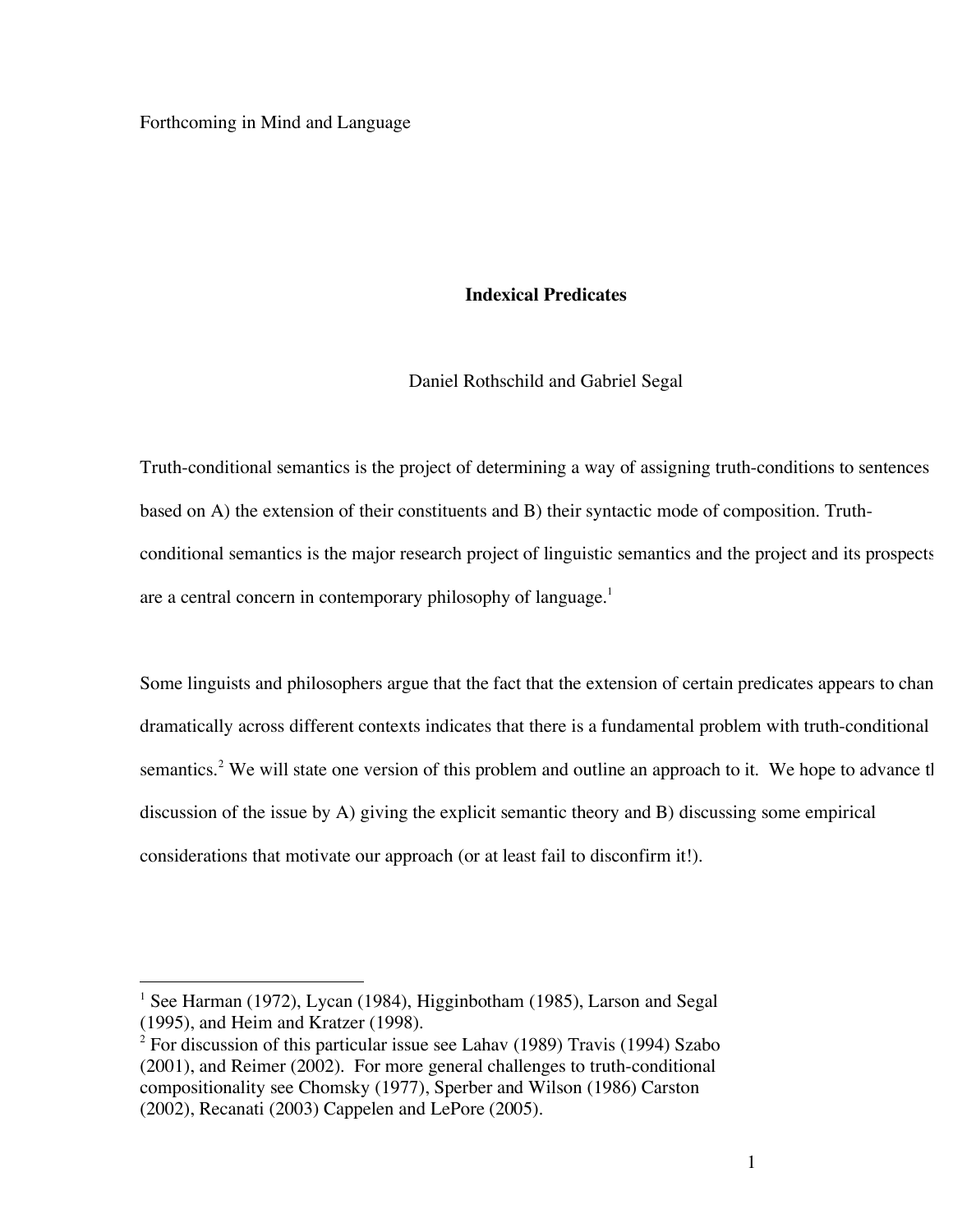Two vignettes<sup>3</sup> can illustrate the phenomenon of predicates appearing to have context-dependent extensior

## **The Greengrocer**

The greengrocer stocks two types of watermelons. Both types are green on the outside, one has red flesh and the other has yellow flesh. A customer asks for a red watermelon. The greengrocer poin to one and says, 'How about this one? It's red.'

## **The Artist's Studio**

An artist is painting a still-life. On his desk is a red-skinned apple and that same watermelon, still green on the outside and red-fleshed. The artists points to the apple and says 'It's red.' He then points to the watermelon and says, 'It's not red.'

It is plausible to assume both of the following facts about these situations.

1. In the greengrocer's statement 'It's red', and the artist's statement 'It's not red', 'it' referred to a red-

fleshed, green-skinned watermelon. (That is, the uses of 'it' did not refer to some part of the watermelon but rather the whole thing.)

2. The greengrocer's statement 'It's red', and the artist's statement 'It's not red' were both true.

If these assumptions are right, then it seems that the word 'red' can change its extension across contexts.<sup>4</sup> Moreover the effect is dramatic enough not to be attributable to ordinary vagueness. Many have regarded examples of this sort as raising a significant challenge for the project of truth-conditional semantics.

<sup>&</sup>lt;sup>3</sup> Borrowed from Charles Travis, pc.

<sup>&</sup>lt;sup>4</sup> We only says 'seems' since theoretically the extension of 'red' could simply include the watermelon at one time and exclude it at another time, even if it hasn't changed color in any respect: think 'grue'. This possibility should not be taken seriously for two reasons: the first is that this extension would be bizarre, and the second is that we could rewrite our situations so that the two utterances occur at the same time (i.e. put the artist's studio inside the greengrocer's).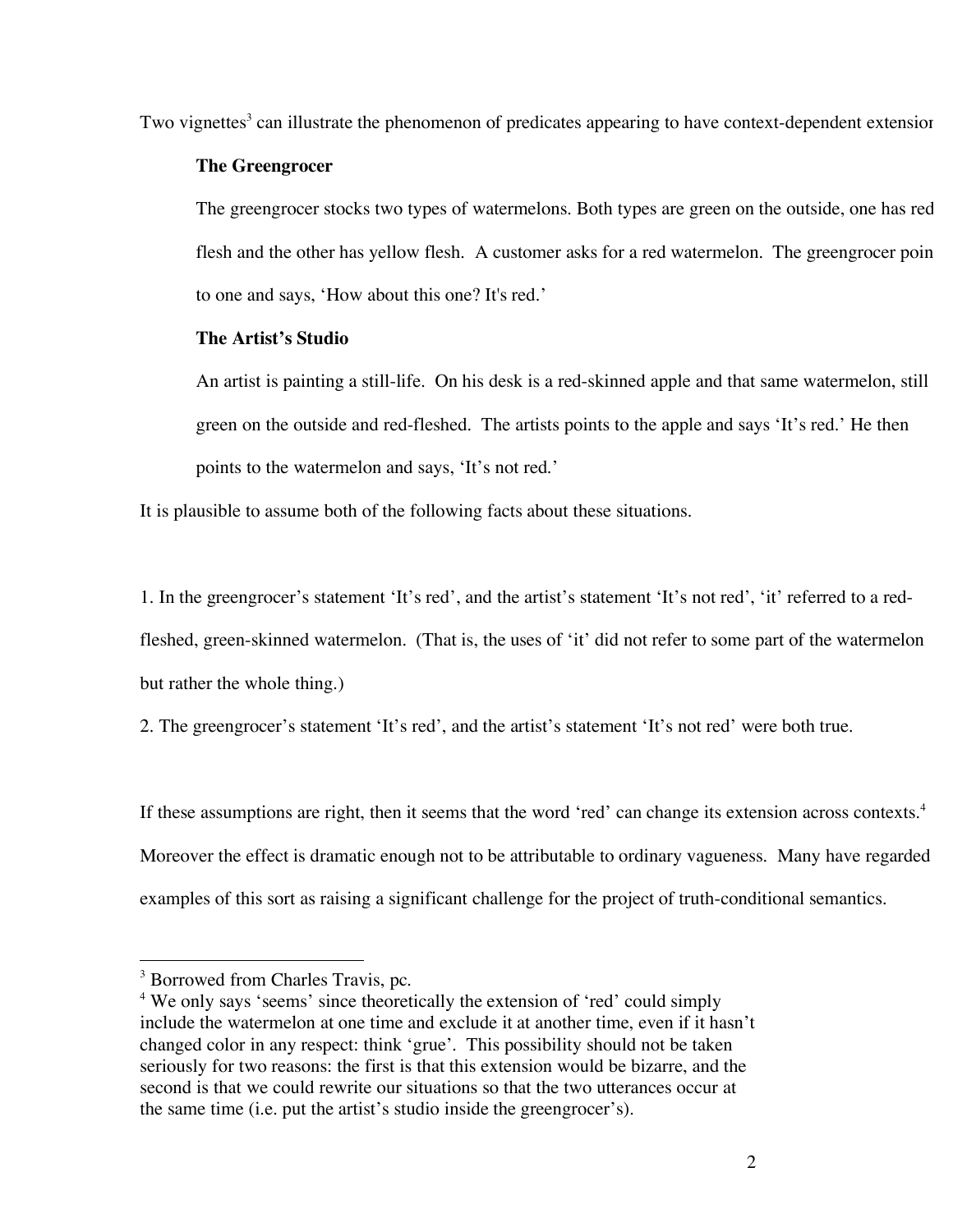We will be focusing on the particular kind of context-sensitivity exhibited in the vignettes. There are, of course, lots of different kinds of context-sensitive expressions, including indexicals, modals, light verbs, quantifiers, relational nouns, adverbs of quantification, and temporal expressions. We will give a semantic for a certain range of context-dependent predicates including 'red' and 'hexagonal'. We think that it's *possible* that this treatment could be extended to treat gradable adjectives such as 'tall', but we're not committed to that claim. <sup>5</sup> Our semantics is not designed directly to account for all types of context dependence. And we are not committed to any particular views about the extent to which the ideas developed here might usefully be extended to other types of context dependence.

### **1 Contextual variation and compositionality**

The kind of contextual variation of extension exhibited in the vignettes has been taken to present a primafacie challenge to traditional truth-conditional semantics. Keble College, Oxford, is mainly built of reddis bricks. The examples we gave above make it plausible to think that in one context an utterance of 'Keble College is red' is true whereas in another context, an utterance of that same sentence might be false--this without Keble College having changed color. This possibility, along with three other assumptions, leads us to contradiction. One assumption, 2, is a weak compositionality principle. Another, 3, expresses commitment to the basic apparatus of traditional truth-conditional semantic theory. And the final

<sup>&</sup>lt;sup>5</sup> See DeRose (forthcoming) and Hawthorne (forthcoming) for a discussions of gradable adjectives that indicates that they might fit well into the semantics we outline for 'red', which is a gradable adjective in some sense but not a canonical one like 'tall'. These papers respond to a number of arguments that Jason Stanley has given against the indexical views of gradable adjectives like 'tall', see in particular Stanley (2002).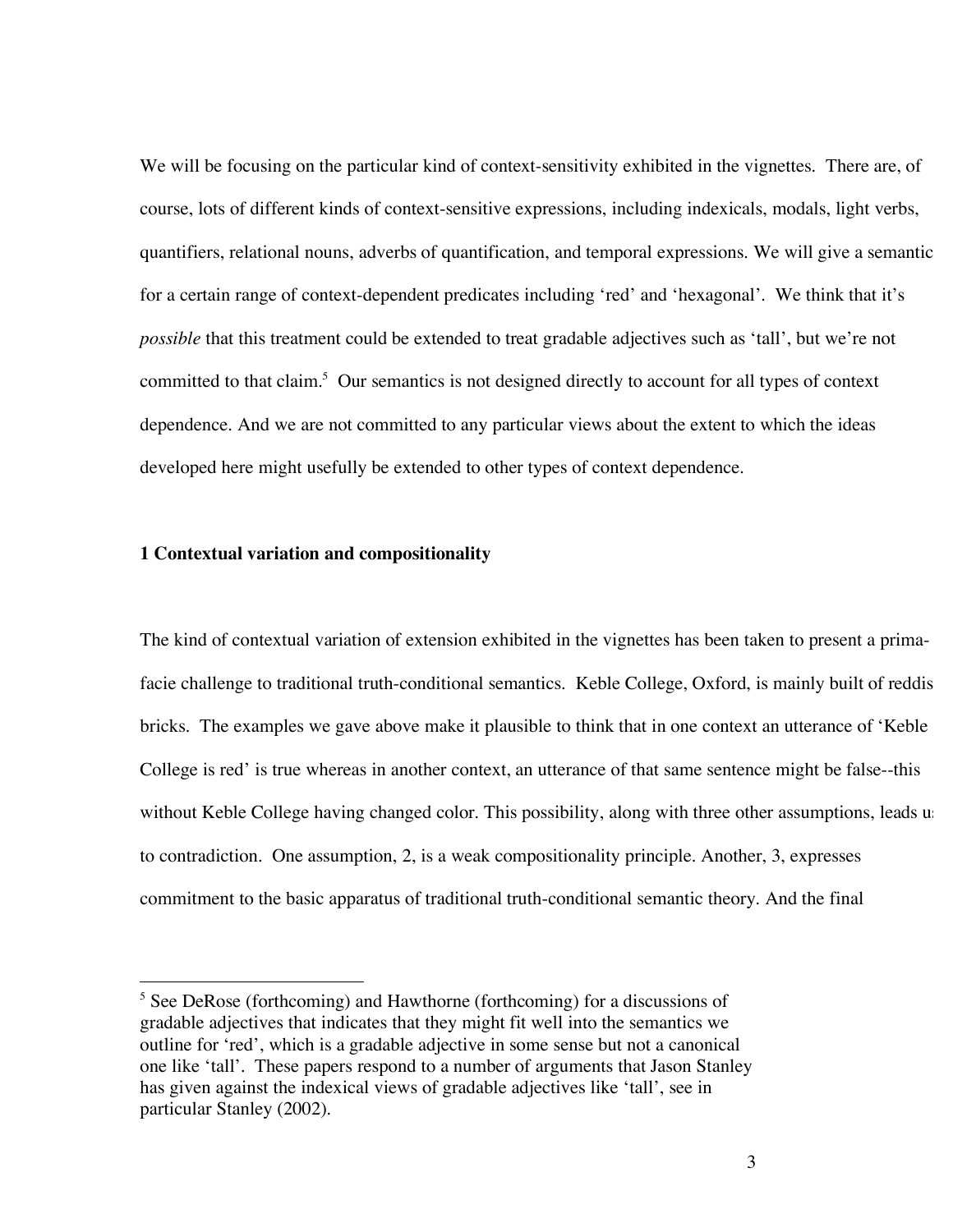assumption, 4, is that words like 'red' do not carry with them an indexical element that varies its extension across contexts. The inconsistent quartet is as follows:

1. 'Keble College is red' has different truth values in different contexts.

2. The semantic value of a complex expression is determined by its syntax together with the semantic values of its constituents.

3. The semantic value of an expression is its extension. The extension of a sentence is a truth value.

4. The extension of the components of 'Keble College is red' do not vary across contexts of utterance.

There are a variety of possible responses to the problem raised by the inconsistency of 1 through 4. Probably the most popular response is what can be called the *pragmatist* response. On this sort of line one denies assumption 2. This response would probably be offered by a certain type of fan of the later work of Ludwig Wittgenstein, a fan who thinks that the whole project of formal semantics for natural language is misguided. It is also offered by some theorists who are not at all skeptical about the semantic project, but who think that context supplies determinants of truth conditions that are not shadowed anywhere in the syntax of the object language, for instance any discourse representation theorists.<sup>6</sup>

Skeptics about formal semantics for natural language might or might not also wish to reject assumption 3. Non-skeptics might do so as well. They would accept 2, but deny that *truth-conditional* semantics is the w to go. We believe that Travis, Chomsky (1977), and Paul Pietroski would adopt this position.

<sup>&</sup>lt;sup>6</sup> See, for example, Barbara Partee's (1989) proposal for treating relational nouns.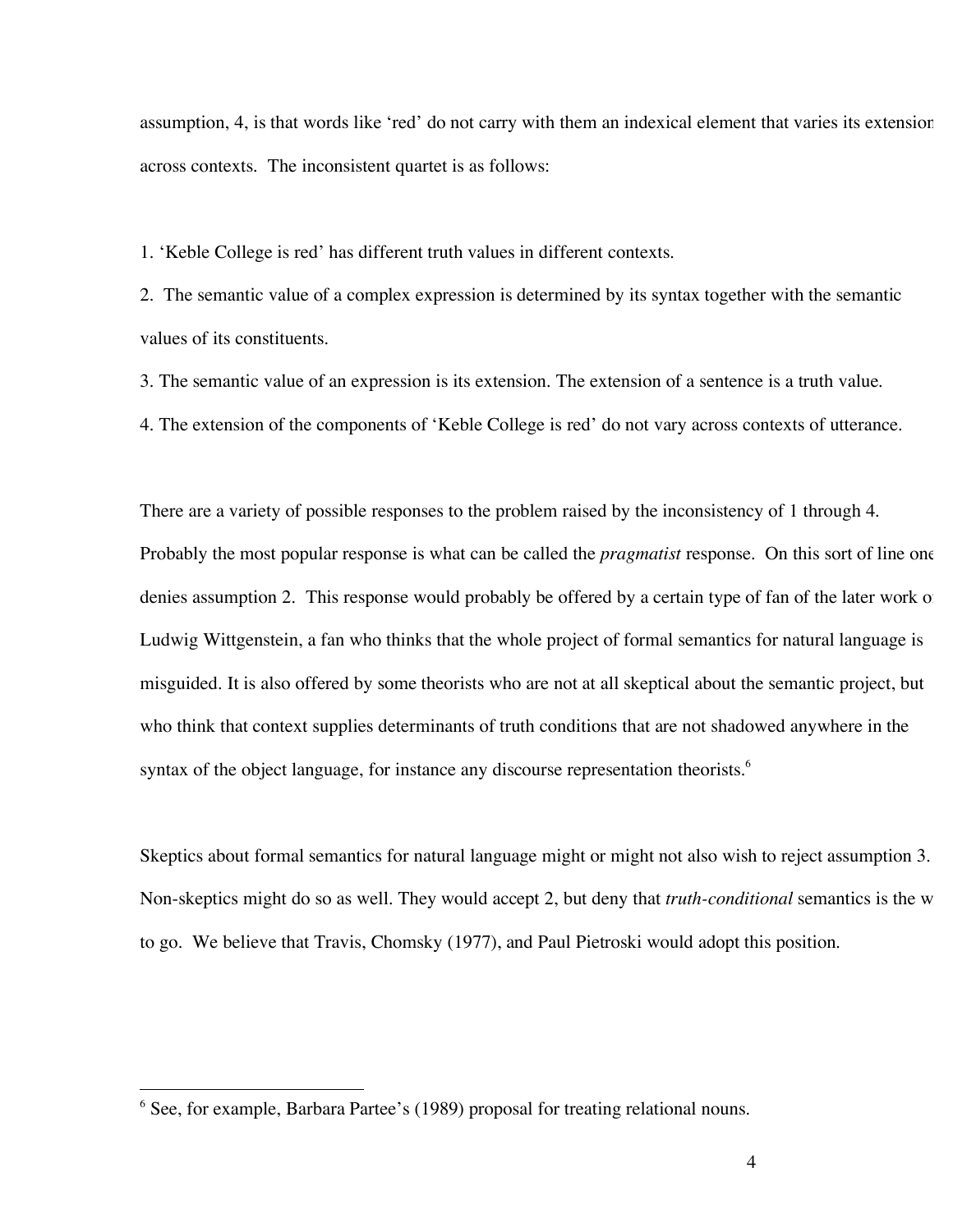Another line of response, typically called 'semantic minimalism', is to deny assumption 1. On this account the truth-conditional semantic project is preserved, at the price of denying that sentences like 'Keble College is red' have different truth-conditions in different contexts. Supporters of this view include Cappelen and Lepore (2005) and Borg (2004). One problem with this view is that it rejects the idea that intuitions about the truth values of utterances of sentences provide good evidence about those sentences' truth conditions. This makes it very hard to understand what the data for a semantic theory are supposed to be.<sup>7</sup> In other words, it makes it very hard to see how one is supposed to tell whether a semantic account of some fragment of natural language is correct. If it really is so hard to judge whether a semantic theory for a piece of natur language is correct, then the flourishing field of linguistic semantics is in real trouble.

There is a less radical view that might amount to a rejection of 1. This view would have it that the strict and literal meanings of words, like 'red', determine a single context-independent extension for the words. Calling the watermelon 'red' for instance is simply a non-literal use. Red things (literally speaking) are things that are red on most of their visible surface. We don't know of any philosophers who explicitly hol this view in print (since Cappelen and Lepore (2005) are silent about the extension of any term, their view appears to be compatible with this one). This view seems to be a simple empirical bet. If empirical studie (deficits, brain-imaging, patterns of acquisition or whatever) manage to isolate a core set of literal uses of words like 'red' and show that those uses are ones where there is no contextual variation, then this view m turn out to be correct. As far as we know, there is, as of yet, no empirical evidence to suggest that the division between literal and non-literal uses would vindicate a denial of assumption 1.

 $7$  Of course, we don't regard speakers' intuitions as sacrosanct. But it is very reasonable to assume, as linguists generally do, that by and large, speakers' judgements are a reasonably good guide to truth conditions.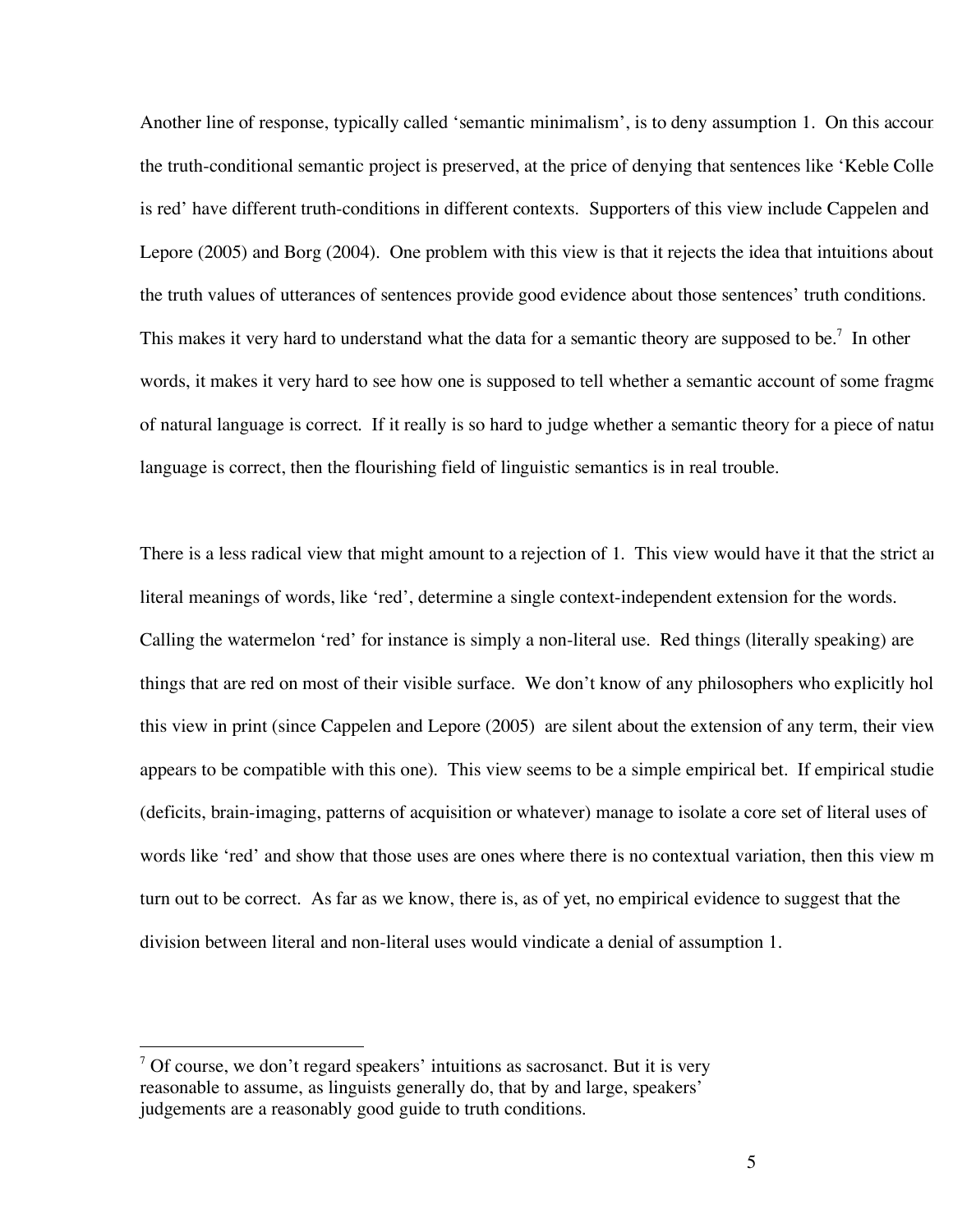Another set of views including our own view here and that of Szabó (2001) involves denying assumption  $\epsilon$ On these views, there are one or more indexical elements in 'Keble College is red' the extensions of which vary across contexts. Szabó's view is that at logical form 'red' associates with two variables, which have their values contextually determined. One of these picks out a comparison class, the other picks out the parties of the object that has to be colored: ' $red(c, p)$ '.

Our analysis, by contrast, treats 'red' itself as a simple indexical, like 'I' or 'that'. There are no variables associated with 'red'. It's just a word that happens to change extension across contexts.

### **2 Our Analysis**

According to the standard picture of context-sensitivity, only a small set of lexical items vary their extensi across contexts of utterance. These are the classic indexicals such as 'I', 'here', 'now', 'that', 'he', and 'this'. These indexicals do not threaten the thesis of compositionality. It is just that semantic value varies from context to context (in other words, for these words, one denies an equivalent of assumption 4.)

Our task here is to defend a view according to which the class of indexicals is expanded to include certain predicates, like 'red'. In this section, we give a formal proposal for handling this contextual variation. Our proposal is formulated as a T-theory. This allows us to make clear exactly how one derives the truth conditions for the sentences we treat. We could equally have defined a function that goes from sentences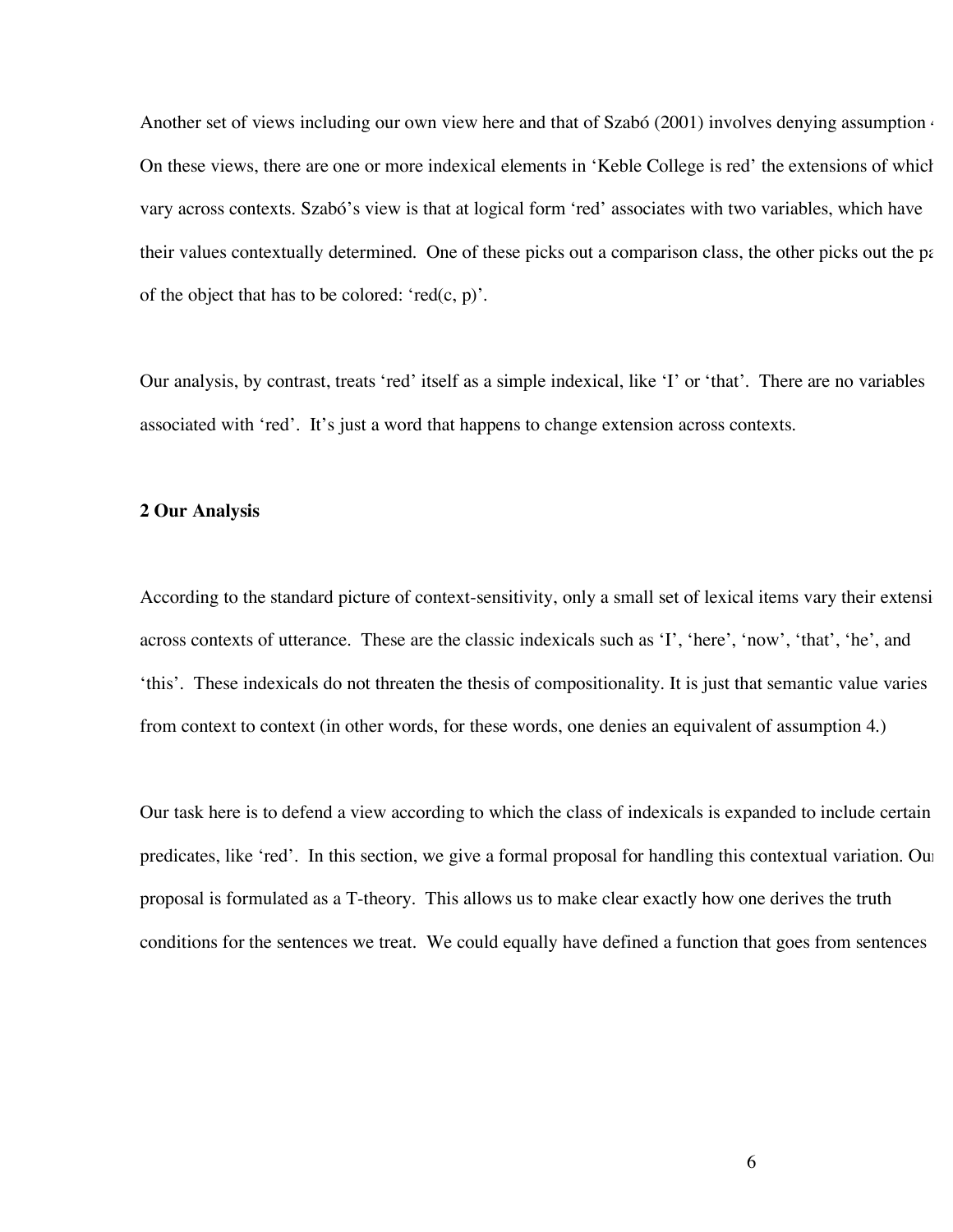and contexts to truth conditions. It should be easy to see (in principle!) how one would expand the T-theory presented here to cover more extensive fragments of natural language.<sup>8</sup>

Any adequate truth-conditional semantics requires a treatment of indexical elements. One standard treatment is the conditionalized T-theory approach developed by Burge (1974), Weinstein (1974), and Larson and Segal (1995). The basic idea is that the context-independent semantics provides the means to prove a T-theorem, given information about the extensions of expressions in specific contexts. Very roughly, the idea for, say, 'that is remarkable' is that the context-independent semantics allows one to deria conditional along the lines of **D**:

**(D)** If *u* is an utterance 'that is remarkable' and the speaker uses 'that' in *u* to refer to *x*, the *u* is true iff *x* satisfies 'is remarkable'.

Suppose that in a particular context, the speaker uses 'that' to refer to the Taj Majal. One can then go on to derive **(T)**: 9

**(T)** *u* is true iff the Taj Majal is remarkable.

We have adapted the basic idea behind the Burge/Weinstein sort of theory, so that it can apply to predicate Our theory requires a rather complicated metaphysics of language. We group together all the tokens of an

<sup>&</sup>lt;sup>8</sup> For outlines of compositional truth-conditional semantics for larger chunks of natural language see Larson and Segal (1995) or Heim and Kratzer (1998).

<sup>&</sup>lt;sup>9</sup> As David Kaplan (1977/1989) pointed out, the context-independent semantics of indexical expression is a function from contexts to extensions, a 'character'. The Burge and Weinstein treatments in effect show how to assign characters to indexicals in a T-theory, without actually talking about functions.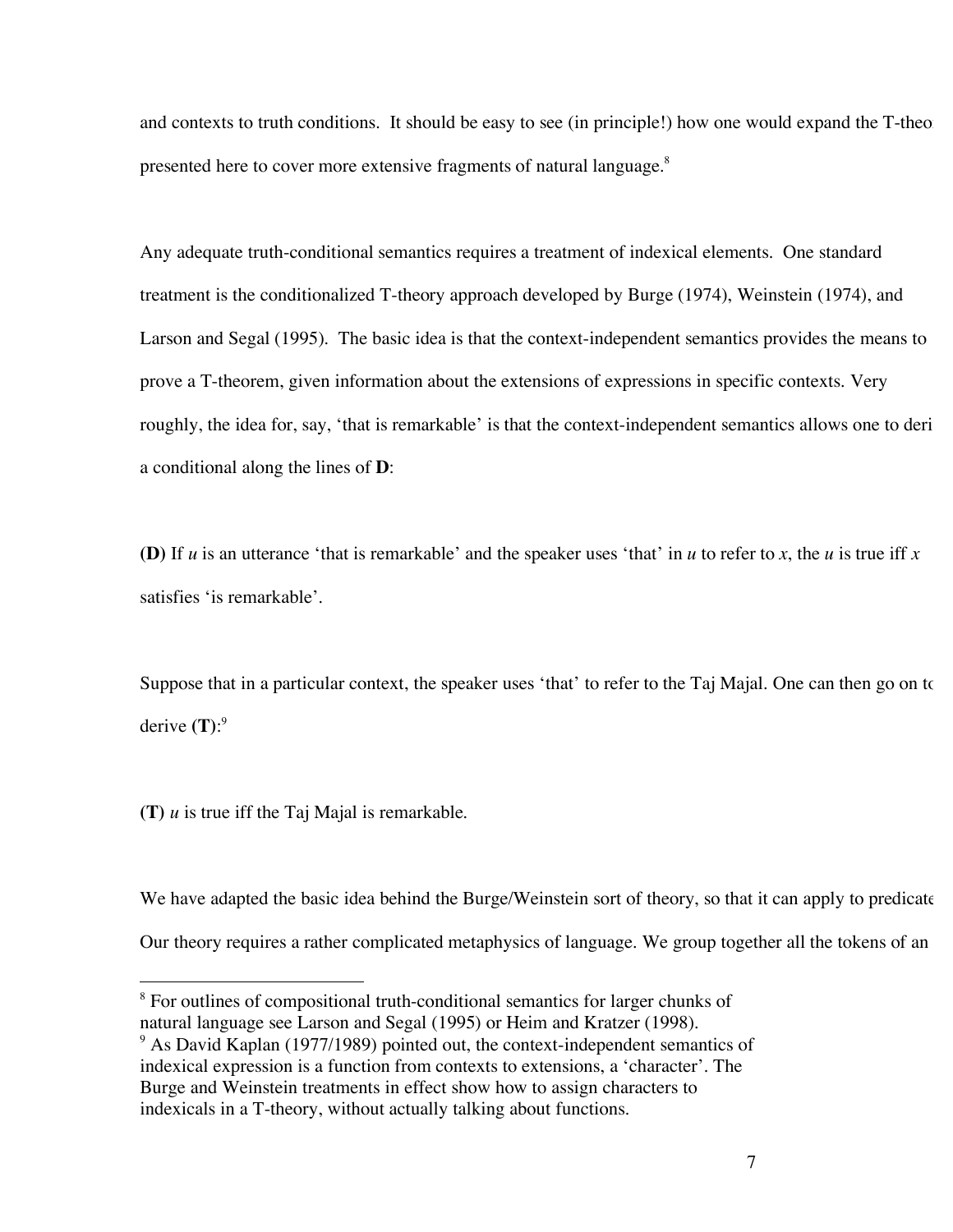expression that occur within a given context: so, for example, if the customer says to the greengrocer 'is th a red one?' and the greengrocer says 'yes, it is a red one', we group together those two tokens of 'red'. We treat the tokens of an indexical predicate that occur within the same context as tokens of a single syntactic type. No token of that type can occur in another context. We indicate the syntactic type by indexing. Thus all tokens of 'red' that occur in a given context receive the same index, as in: 'red<sub>j</sub>'.<sup>10</sup> We will use numbers to keep contexts and these context-bound expressions in line: thus all the 'red<sub>j</sub>'s occur in the j-th context.<sup>11</sup> The context-bound expression types are subtypes of larger types, such as the one that includes all the 'red<sub>j</sub> 'red<sub>k</sub>'s etc.. We can think of this larger type as context-independent and possessed of a context-independer semantics. Its semantics, intuitively speaking, is given by a function from contexts to extensions. The semantics of each context-bound 'red<sub>j</sub>' is the extension it receives relative to its context. This extension is determined by the conversational standards of the context: an object satisfies a token of 'red<sub>j</sub>' in a context, it counts as red by the standards of that context. These context-bound indexical predicates occur in sentences, and the sentences have truth conditions relative to the contexts in which they occur. Thus 'It is red<sub>j</sub>' uttered in the greengrocer's context is true relative to that context iff the demonstrated melon is red b the standards of the context. We assume further that utterances of sentences containing context-bound indexicals have truth values. These are simply inherited from the truth value that the sentence uttered receives relative to its context. So the grocer's utterance of 'It is red<sub>j</sub>' is true, absolutely, iff the sentence uttered is true relative to the context.

<sup>&</sup>lt;sup>10</sup> 'Context' is here a slightly technical term. If it is possible for someone truly to say of a given object 'Well, it is red, but it's not red', using 'red' in different senses, then we would represent this by something like this: 'Well, it is red<sub>j</sub>, but it's not red<sub>k</sub>'. Contexts are therefore fine-grained. We have no theory of contexts, but the key thing is that they must include the referential intentions of speakers. If someone insists on asking us what a context is, then we will say that it is an ordered pair of an utterance and the rest of the universe.

 $11$  Thanks to Jon Barton for this idea. If you are fussy, then notice that numbers number contexts and indices, which latter are pieces of syntax.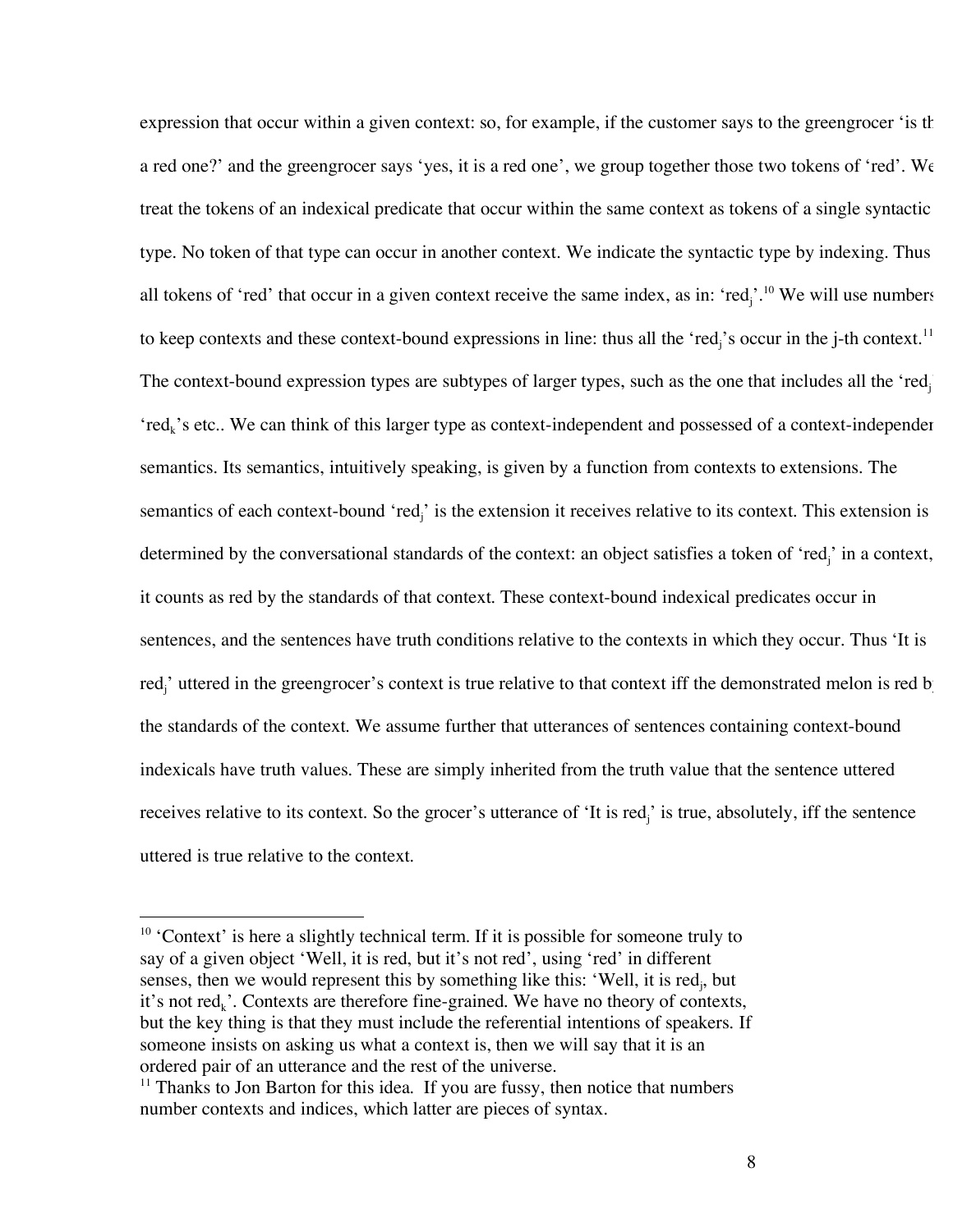The melon that we have been discussing is red by the standards of the greengrocer, but not by those of the artist's studio. The context in which we have been discussing the melon is academia. We are writing a theoretical paper addressed primarily to other academics. It is the 'red' so-used that we need for the metalanguage. Our conversational context is academia and we are discussing red in general, and not using 'red' to describe the colour of anything in particular. So we can appropriately label our context 'g', for 'general', and subscript 'red' appropriately: ' $\text{red}_g$ '.<sup>12</sup>

Here is the T-theory:

### Axioms

- (1)  $(x)(n)(x)$  satisfies 'Keble College', c<sub>n</sub> iff x=Keble College)
- (2) (x)(n)(x satisfies 'is red' $\wedge_n$ , c<sub>n</sub> iff x is red<sub>g</sub>, c<sub>n</sub>)
- (3) (S)(NP)(VP) (If  $S = NP^{\wedge}VP$ , then

 $((n)(S \text{ is true}, c_n \text{ iff } (\exists x)(x \text{ satisfies NP}, c_n \text{ and } x \text{ satisfies VP}, c_n)))$ 

(4) (u)(n)(S) (if u is an utterance of S in c<sub>n</sub>, then (u is true iff S is true, c<sub>n</sub>))

<sup>&</sup>lt;sup>12</sup> We have no very strong views about how 'red<sub>g</sub>' works in constructions like 'red<sub>g</sub> by the standards of context c'. But we do have a suggestion. We suggest that 'red<sub>g</sub>' has a wide extension: things that are red by some standard or other. But we also suggest that the precise extension of 'red' (plus index) is irrelevant in this particular construction. In the greengrocer, someone might say 'Yes, the melon is red<sub>i</sub> ... although of course not by the standards of the artist's studio'. Here it looks as though the implicit 'red' in the second sentence is 'red<sub>j</sub>'. But the sentence means just the same as 'not red<sub>g</sub> by the standards of the artist's studio'. So it looks as though 'by the standards of context c' in effect works like a functor that maps any 'red<sub>n</sub>' extension onto things that are red by the standards of c.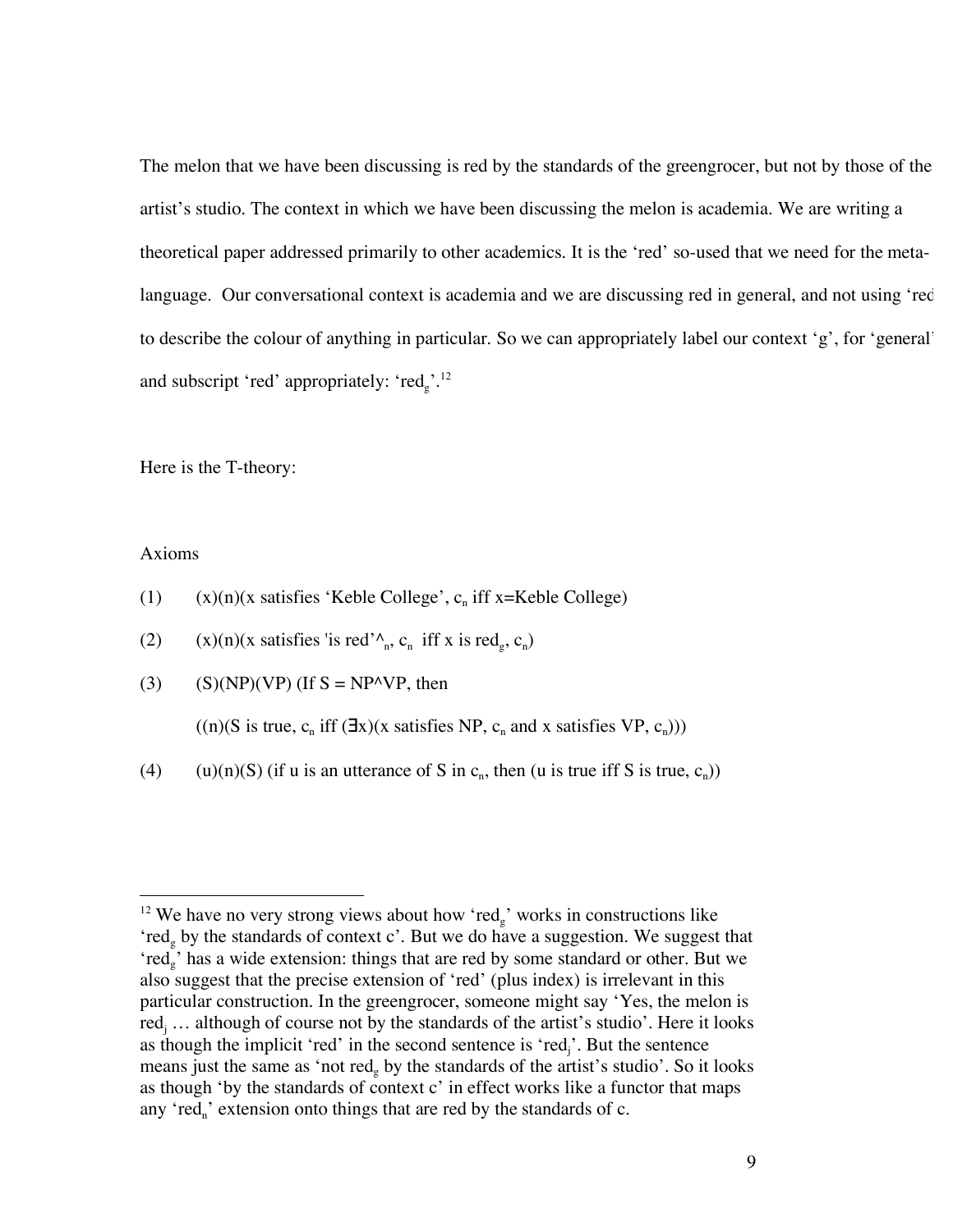Assume information about a particular context c<sub>j</sub>:

- (5)  $u_j$  is an utterance of S<sub>j</sub>= 'Keble College is red<sub>j</sub>' in c<sub>j</sub>
- (6) (x)(x is red<sub>g</sub>, c<sub>j</sub> iff x is red<sub>j</sub>)

(To understand the occurrence of the meta-linguistic 'is red<sub>j</sub>' on the right-hand side of 6 it is necessary to in  $c_j$ . All that is required for this is that one knows enough about the intentions of the speaker and so on to able to use 'red' in the same way as the other participants.) We can now plug the contextual information in the context-independent T-theory, and derive a T-theorem, as follows:

(7) 
$$
(x)(x \text{ satisfies 'is red}'_j, c_j \text{ iff } x \text{ is red}_g, c_j)
$$
  
[(2)]

(8) If  $S_j$  = 'Keble College is red<sub>j</sub>', then  $((n)(S_j \text{ is true}, c_n \text{ iff})$  $(\exists x)(x \text{ satisfies 'Keble College', } c_n \text{ and } x \text{ satisfies 'red'}; c_n)$  $[(3)]$ 

(9) 
$$
S_j
$$
= 'Keble College is red'<sub>j</sub>'  
[(5)]

(10) (n) $(S_j \text{ is true}, c_n \text{ iff})$  $(\exists x)(x \text{ satisfies 'Keble College', } c_n \text{ and } x \text{ satisfies 'is red}'_j, c_n))$  $[(8)(9)]$ 

(11) S<sub>i</sub> is true, c<sub>i</sub> iff

 $(\exists x)(x \text{ satisfies 'Keble College', } c_j \text{ and } x \text{ satisfies 'is red_j', } c_j)$ 

 $[(10)]$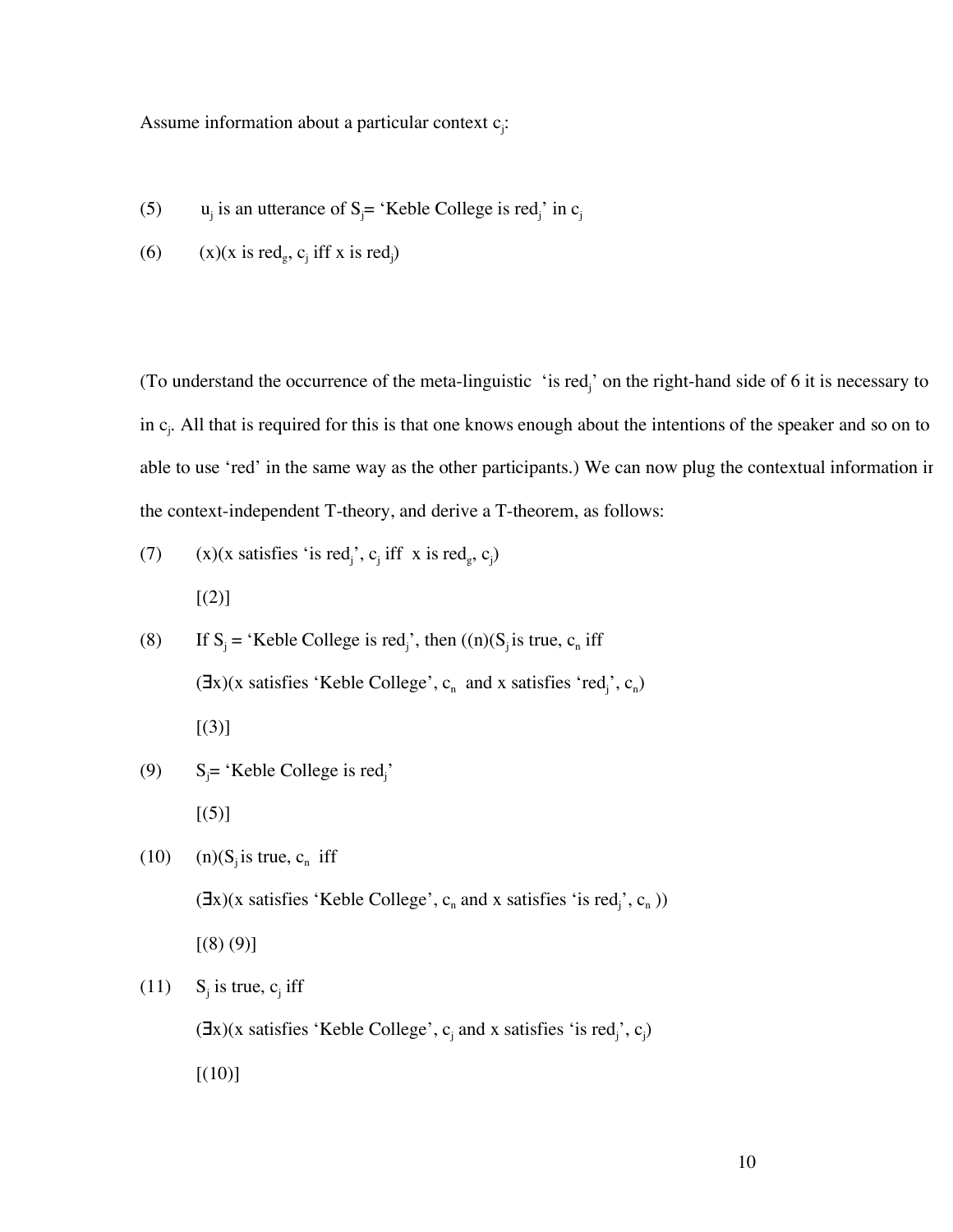- (12) S<sub>j</sub> is true, c<sub>j</sub> iff (∃x)(x satisfies 'Keble College', c<sub>j</sub> and x is red<sub>g</sub>, c<sub>j</sub>)  $[(11), (2)]$
- (13) S<sub>j</sub> is true, c<sub>j</sub> iff  $(\exists x)(x$  satisfies 'Keble College', c<sub>j</sub> and x is red<sub>j</sub>)  $[(12), (6)]$
- (14) S<sub>j</sub> is true c<sub>j</sub> iff  $(\exists x)(x=Keble College and x is red<sub>j</sub>)$  $[(13), (1),]$
- (15) If  $u_j$  is an utterance of  $S_j$  in  $c_j$ , then  $(u_j$  is true iff  $S_j$  is true,  $c_j$ ) [(4)]
- (16)  $u_j$  is true iff  $S_j$  is true,  $c_j$  $[(5), (15)]$
- (17) u<sub>j</sub> is true iff  $(\exists x)(x=Keble College and x is red<sub>j</sub>)$  $[(14), (16)]$
- (18)  $u_i$  is true iff Keble College is red<sub>i</sub>
	- $[(17)]$

It is worth noting that our analysis is similar to another, more pragmatic treatment, of 'red'. On this treatment, 'red' has a constant, context-independent semantic value, which value gets enriched in a given context of utterance (see for instance, Recanati, 2003). The newly enriched value then combines compositionally with the rest of elements in the sentence in the usual way. This theory, unlike ours, gives genuine role to pragmatic enrichment (rather than indexical resolution) in the determination of meaning. ( the other hand, the pragmatic enrichment plays the same formal role as the indexical resolution does in our T-theory, so there is little difference in the basic structure of the accounts. We think that this account embodies the same basic idea as ours embedded in a different theoretical framework.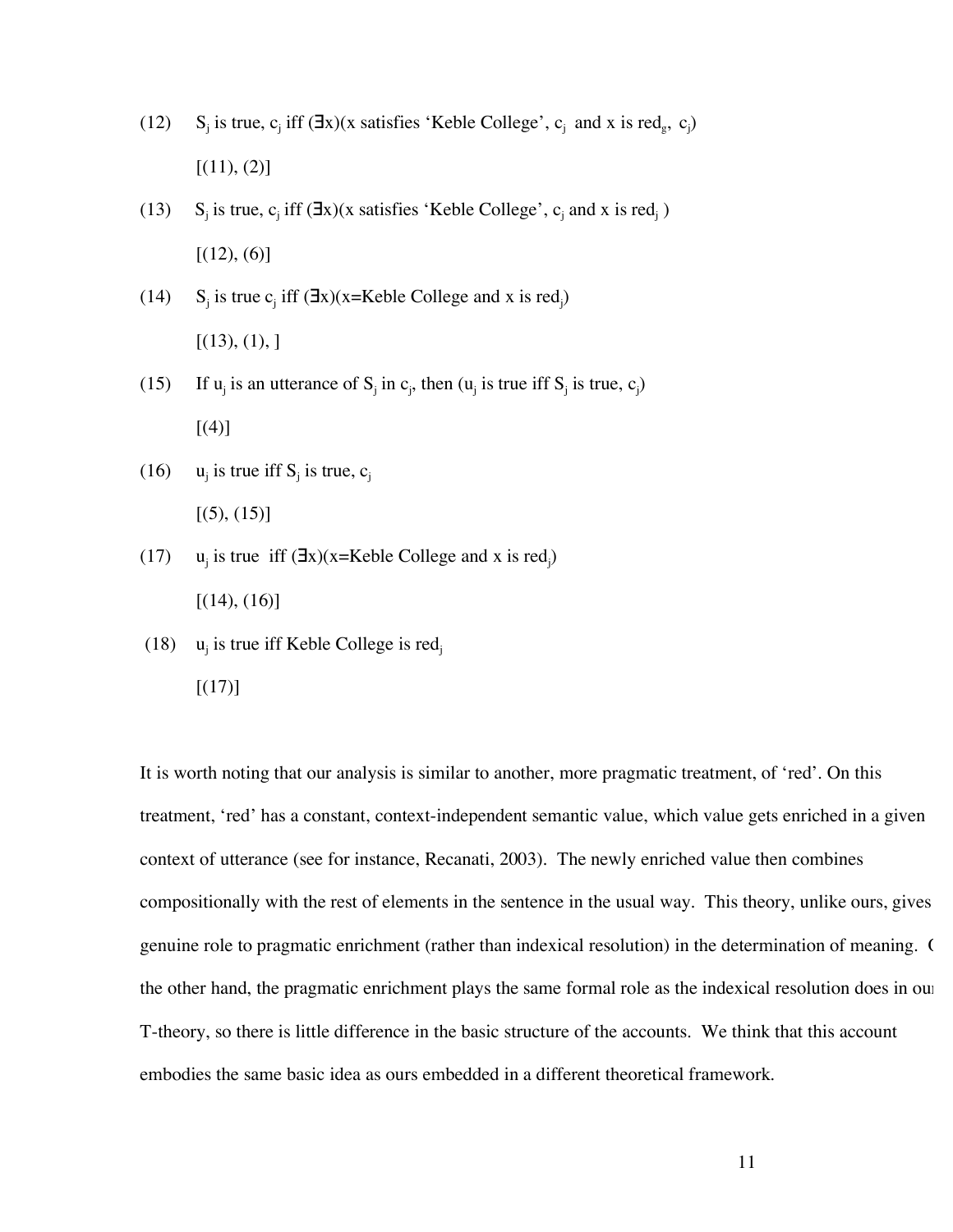## **3 Prima-facie Virtues of Analysis**

One prima-facie virtue of our analysis is that it preserves both the truth-conditional compositionality of natural language and the idea that our intuitions about the truth conditions of utterances provide reliable da for a semantic theory.<sup>13</sup> Pragmatism and minimalist semantics sacrifice one or both of these desiderata. W think we should only resort to such measures if forced to. Ultimately we may need to relax these assumptions, but as long as good work is based on them, we should try to preserve them if possible.<sup>14</sup>

Another virtue of our semantics is its combination of its simplicity and strength. First of all, we do not pos intermediate levels of semantic representation between the output of semantic processing and the extension of an utterance. In other words, we do not posit mechanisms that take sentence meaning along with the broad context as an input and give the truth-conditions of what was said as an output.<sup>15</sup>

Secondly, we posit a relatively simple syntax, with only a little more structure than meets the eye. In this respect our proposal is more economical than Szabó's, who posits two hidden variables. Our proposal is as simple as a theory that posits just a single hidden variable referring to the context of utterance and serving

<sup>&</sup>lt;sup>13</sup> At least that such intuitions are reliable with respect to these sorts of predicate; there are types of construction where truth conditions that normal speakers associate with sentences must be explained in part by non-semantic processes, but it is good methodology keep these areas circumscribed and properly accounted for.

 $14$  Some philosophers might doubt that truth-conditional linguistic semantics is a flourishing field. Since most people engaged in the project are linguists not philosophers, such doubt is understandable. However, a look at the increasing number of articles, NSF grants, PhD theses, academic jobs, and so on in linguistic semantics might be taken as some evidence of the health of the field.

<sup>&</sup>lt;sup>15</sup> Relevance theory (Sperber and Wilson, 1986) takes such a mechanism to be a critical part of our linguistic capacity separate from our semantic processing.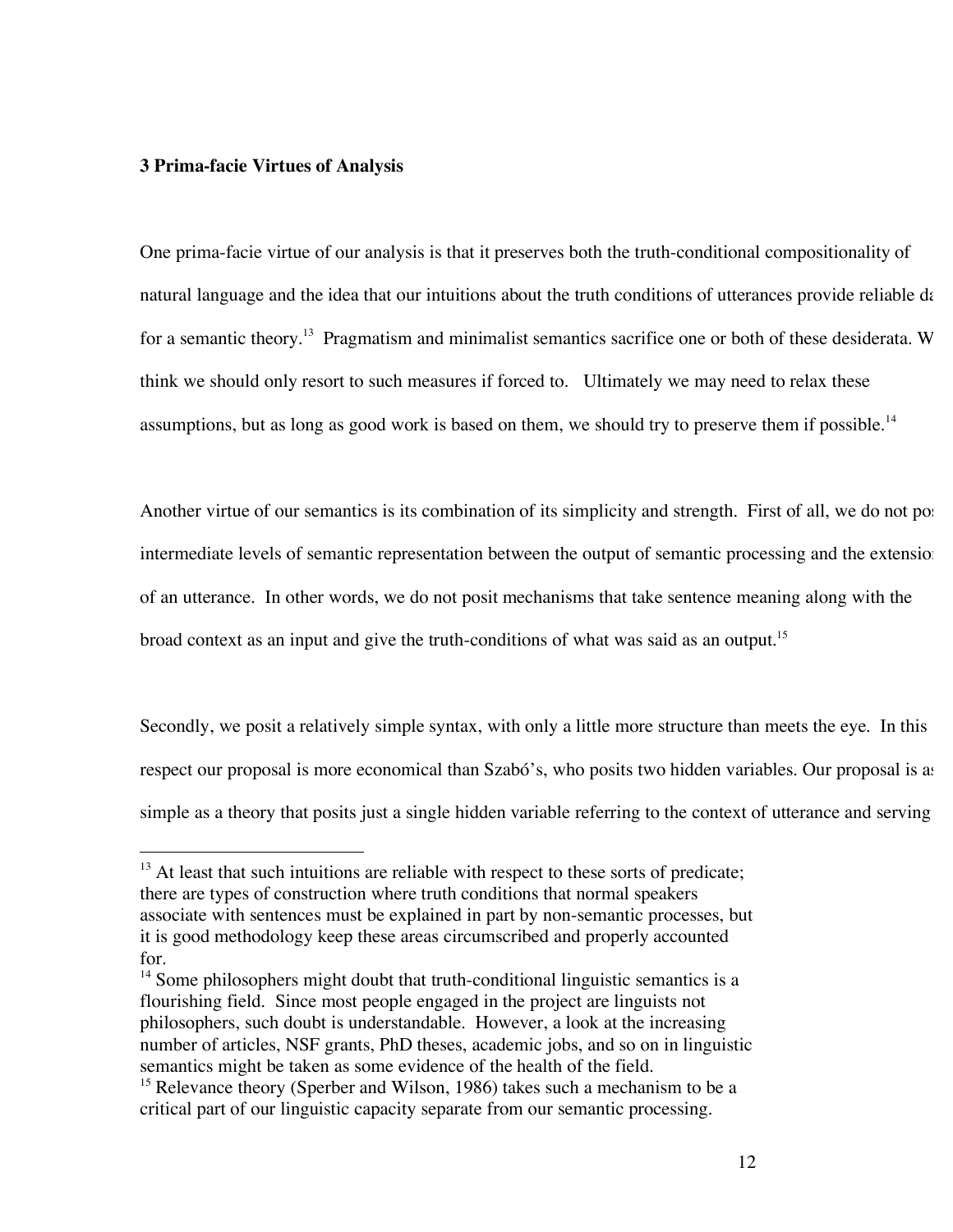a catch-all covering a very wide range of contextual variations. Our proposal extends to many varieties of contextual variation in which language leaves it up to speakers to pin down an extension. There are many different kinds of case of this ilk. We will mention are just five forms of context-sensitivity that our theory might plausibly handle.

Our proposal can handle the context-sensitivity of vague predicates with varying standards of precision such as 'hexagonal'. It can handle the context-sensitivity of 'knows'. It can handle an element of the contextsensitivity of 'tall' that is not captured by a variable for comparison class: there is variability of how tall on has to be relative to a comparison class to satisfy an utterance of 'tall' (this point is from Fara 2000). It can handle Chomsky's example of 'water'. Water infused with tea leaves does not fall in the extension of mos utterances of 'water'. But if tea leaves were added to tap water at source as a purifier, then the tea-infused water coming from our taps would fall in the extension of 'water'. Finally, our proposal can handle the 'forward' that appears in 'the meeting was moved forward an hour', which can mean either that it took place an hour earlier than originally planned, or an hour later, depending on the speaker's perspective. <sup>16</sup> Our simple proposal thus covers a very wide range of data.

We do not pretend that our semantics explains things it does not. The semantics does not explain how, in given context, a person determines what the extension of 'red' is, i.e. what it is to be red by the standards of the context. On our account, this is an example of indexical resolution. 'Red' is rather like 'that', in that i is a non-trivial task to explain how the term acquires an extension in a context. Ultimately how we succee in communicating with indexical expressions may not be a question which formal semantics itself has much to say about. This is not to say we think that an account of this is either unimportant or easy to give. But it

<sup>&</sup>lt;sup>16</sup> For an interesting discussion of this phenomenon, see Pinker (2007), 191.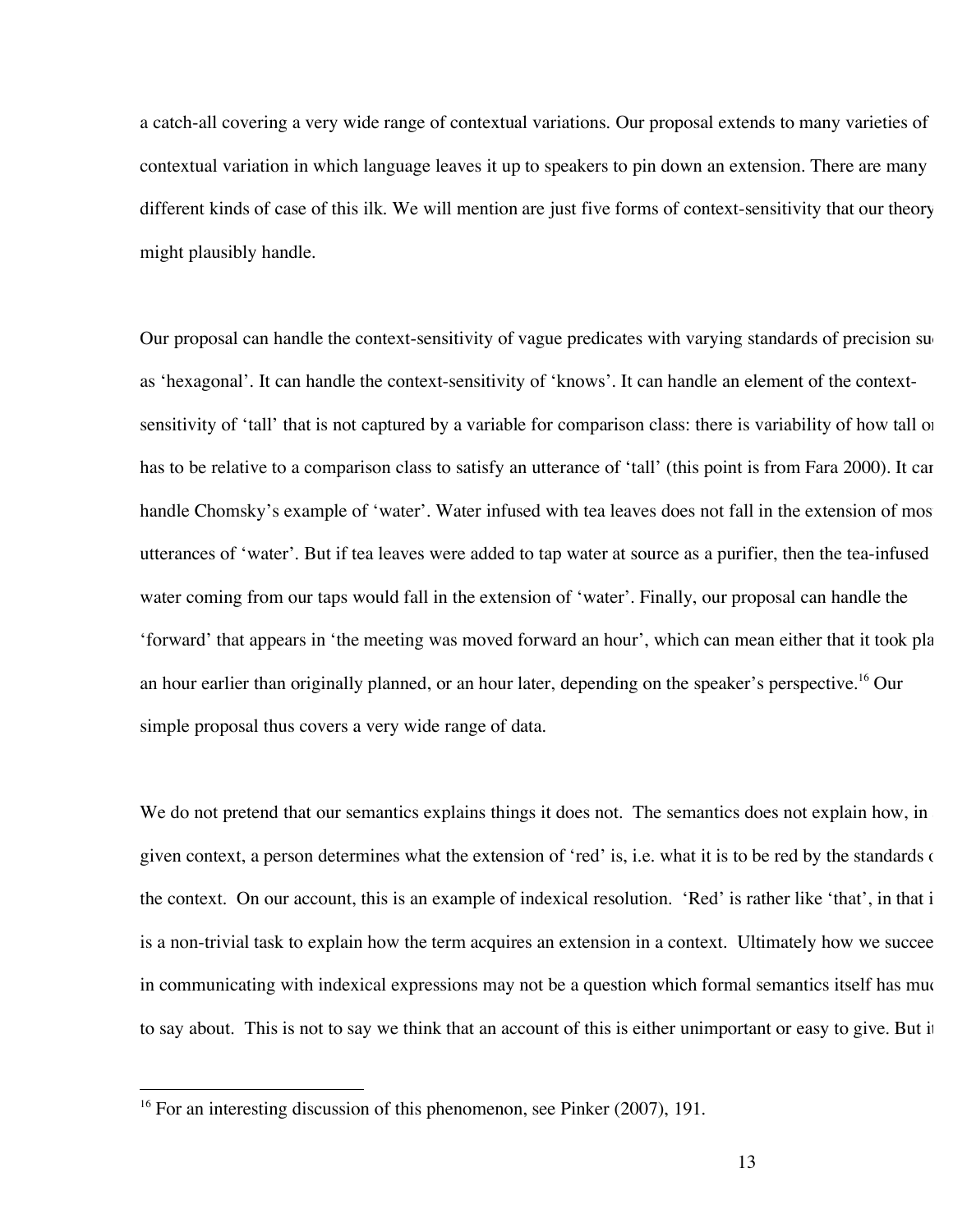is not part of semantic theory. Our semantic proposal (like many other treatments of demonstratives and indexicals) isolates this complex area from formal semantics.

In sections 4 and 5 we consider how our proposals compares to Szabo's in relation to some specific pieces data. In section 6 we consider some conceptual issues arising. In section 7 we offer a tentative sketch of a taxonomy of different kinds of context-sensitive expressions.

# **4 Binding Considerations**

The recent literature in philosophy of language is strewn with controversy over the issue of binding and its relation to the semantics/pragmatics distinction.<sup>17</sup> As in first-order logic, a bound variable in natural language is a variable bound by another expression. Linguistics provides many examples where certain expressions, most notably pronouns, behave like bound variables:

(1) Every man likes his mother.

On one reading of (1), it is clear here that 'his' functions as if it were a variable bound by the

quantificational expression 'every man'. So a pre-theoretic way of writing out the logical form of (1) wou be (2):

(2). For every man *x* , *x* likes *x*'s mother.

In this case, there are two bound variables in (1).<sup>18</sup> In addition to bound uses, third person pronouns also exhibit free uses:

 $17$  See for instance Stanley and Szabó (2000), Stanley (2002), Neale (forthcoming).

<sup>&</sup>lt;sup>18</sup> Of course, quantifiers may be treated in a variety of possible ways in different semantic theories, our treatment here is just mimicking first-order logic for ease of understanding.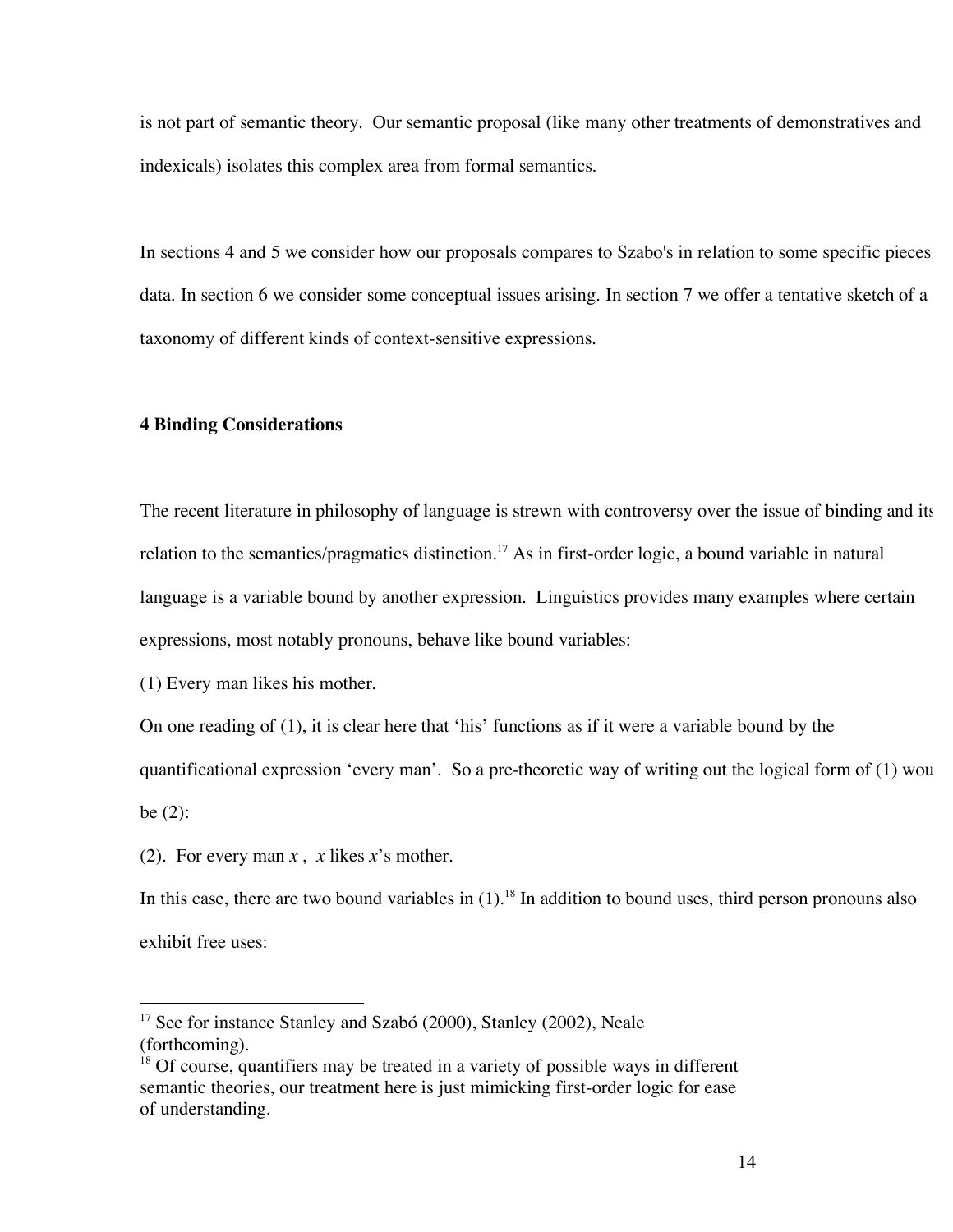(3) He was a good man.

In examples like (3) we generally interpret 'he' as referring to some contextually salient male individual. This use of third-person pronouns is sometimes called a 'deictic' or 'indexical' use since it resembles the use of indexicals like 'that' and 'you'.

The exact treatment of bound and unbound pronouns and their relation to each other is a question of considerable controversy within syntax and semantics. Whether a unified account can be given or not, wor needs to be done.<sup>19</sup>

There is one important point to note here: a simple indexical semantics for 'he' cannot account for its bour use. It is easy to see this: on the simple indexical semantics 'he' simply refers to some contextually salient individual. But there is no contextually salient individual which, if taken as the value for 'his', in (1) wou give us a bound reading. The point is simple and has been made before many times: the standard semantic for indexicals does not allow indexicals to act like bound variables (Evans, 1977, Heim and Kratzer, 1995, ch. 9).

In this paper we give a simple indexical semantics for predicates like 'red' and 'hexagonal'. If these predicates exhibit something analogous to the bound usages we find in (1) then our semantics will not be able to account for that. 20

<sup>&</sup>lt;sup>19</sup> The first steps towards a unified account were made in the early eighties by Heim (1982) and Kamp (1981). There is still considerable debate over the success of these 'dynamic' approaches to meaning.

<sup>&</sup>lt;sup>20</sup> What conclusion we should draw from the presence of bound uses is hard to say: the point is one needs to account for them somehow. There are really two options, bring them into the semantics or describe a pragmatic mechanism that can deliver the right readings. Many have read Stanley (2002) as claiming that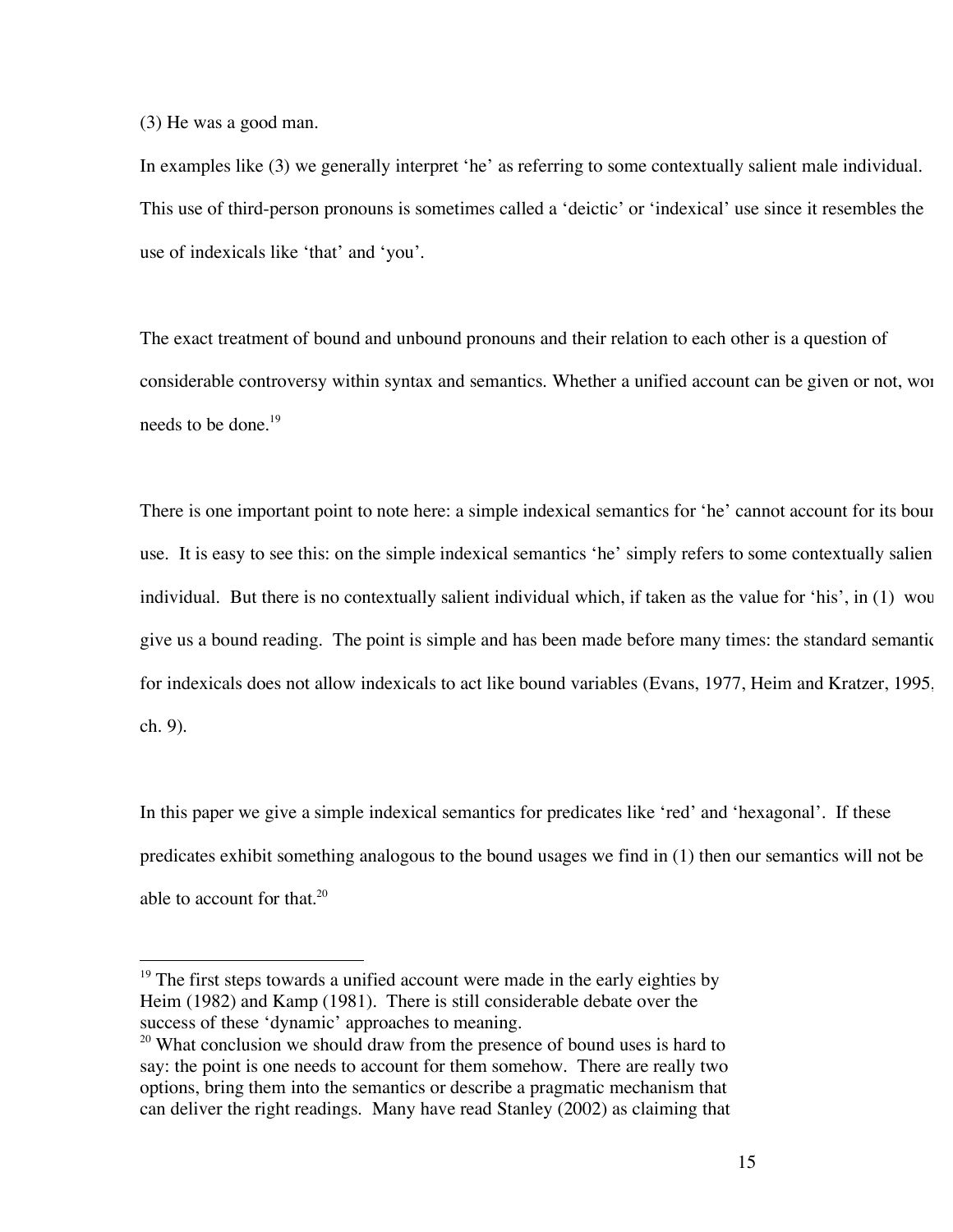This leaves us with the following questions: what sort of 'bound' behavior might our predicates exhibit that we would be unable to account for? There are really two different possibilities here. One is that, like 'he' our predicate itself acts like a bound variable relative to some quantifier (presumably a quantifier of colors). The other is that our predicate acts like it contains a bound variable, even if it itself is not one. An exampl of the latter sort of behavior is provided by the noun phrase 'enemy'.<sup>21</sup>

(4) Every man faced an enemy.

 $\overline{a}$ 

This sentence has a reading under which it means that for every man *x*, *x* faced *x*'s enemy, not just an enemy of someone or other. In that respect, the sentence behaves as if it has a bound reading. We will call this kind of binding *implicit argument binding* to reflect the fact that what appears to be bound is not the expression itself but some implicit argument.<sup>22</sup> In these accounts, what is bound is not so much an implicitionargument but either a situation variable or a different pronoun that is pragmatically supplied to fill out a definite description which replaces the original pronoun.

Let us address the possibility of direct binding of 'red' first. On our view, 'red' is an indexical expression that picks out predicate extensions. Naturally these extensions tend to include just red things. By way of contrast, in its unbound use, 'he' is an indexical expression that tends to refer to male individuals. But the pronoun can also be bound by a quantifier quantifying over male individuals.

the latter option is not possible. Such a claim cannot be right: it might for some reason be undesirable to posit pragmatics mechanisms that deliver bound readings where the syntax has no binding, but it is not theoretically impossible. For discussion see Recanati (2003) and Neale (forthcoming). <sup>21</sup> This example is from Partee  $(1989)$ .

<sup>&</sup>lt;sup>22</sup> Note, as pointed out by Neale  $(2004)$ , that a version of implicit argument binding is used by almost all non-dynamic approaches to donkey anaphora, e.g. Heim (1990) and Neale (1990).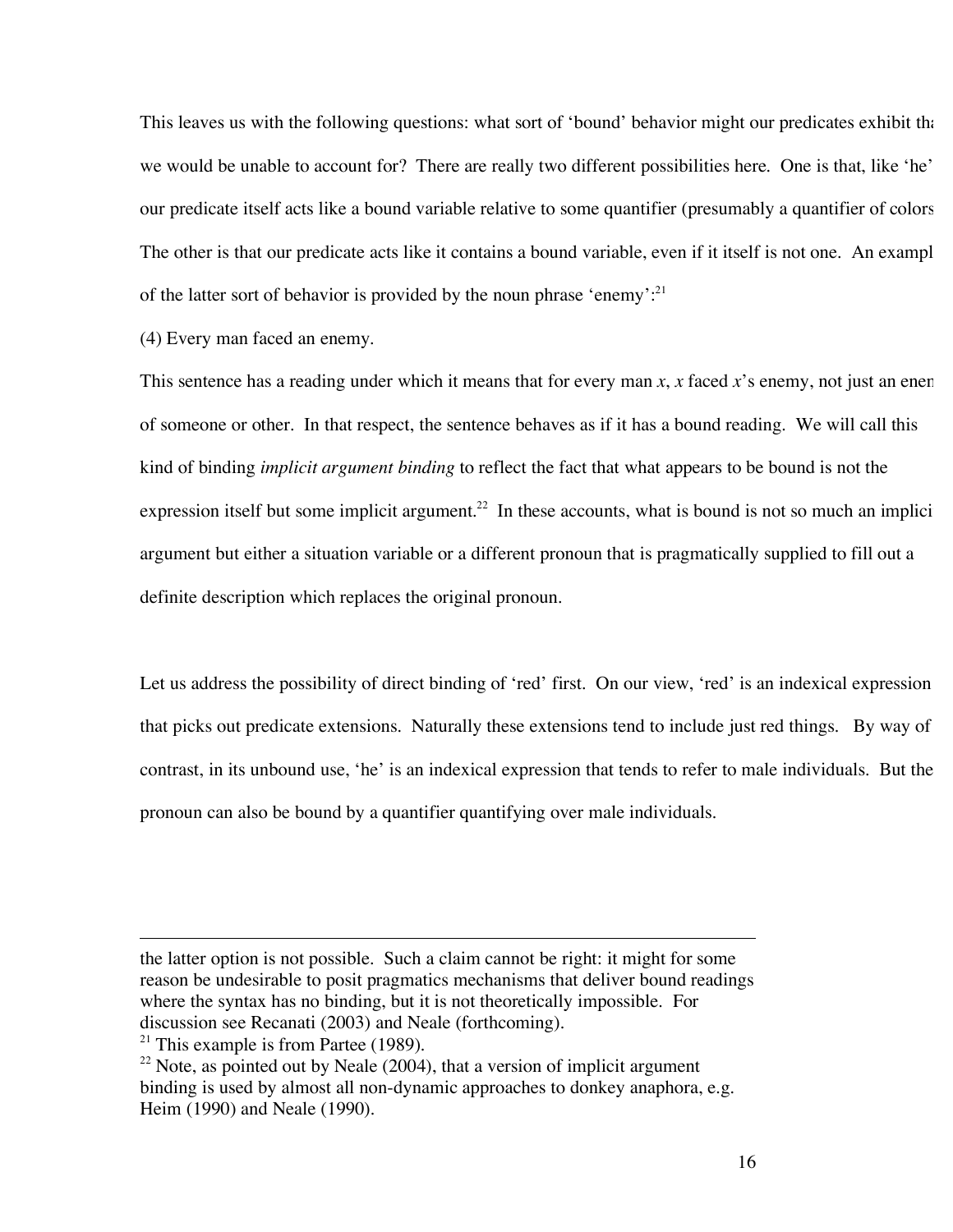We will argue that there is no reason to think 'red' exhibits the same type of direct binding that 'he' does. Here are two examples with 'red' in a position where it might be bound by quantifiers over shades of red, each example is paired with a structurally similar example of real binding with pronouns. (The index i shows where the binding is meant to take place.)

(5) a. Every shade of red<sub>i</sub> is such that there is a house that is red<sub>i</sub>.

b. Every man<sub>i</sub> is such that someone hit him<sub>i</sub>.

(6) a. Every shade of red<sub>i</sub> was used to paint a house red<sub>i</sub>.

b. Every man<sub>i</sub> was his own best friend.

In (5a) the second use of 'red' is clearly in a position to be bound by the quantifier 'every shade of red'. However, (5a) does not exhibit the bound reading according to which for each shade *x* of red, there is a house that is shade *x*. <sup>23</sup> On the other hand in (5b) the bound reading is clearly available for the pronoun 'him' in a similar syntactic configuration. Likewise (6a) does not seem to have a reading on which the second use of 'red' is bound by the quantifier, under which it would mean that every shade of red *x* was used to paint a house shade *x*. (Compare (6b))

We should not be surprised that 'red' does not exhibit directly bound readings. There are very few kinds of expressions that can be directly bound by quantifiers. It would have been a surprising syntactic/semantic discovery if 'red' could be *directly* bound.

 $23$  Perhaps 'every shade of red' is somehow not the right quantifier phrase, however, we could not find any that work. We do not discount the possibility that the problem is that a nominal quantifier cannot bind something that's grammatically an adjective. The problem is that any non-nominal quantifiers (like 'everywhere') are also modifiers, and using modifiers to give evidence of binding faces serious problems, as we argue below.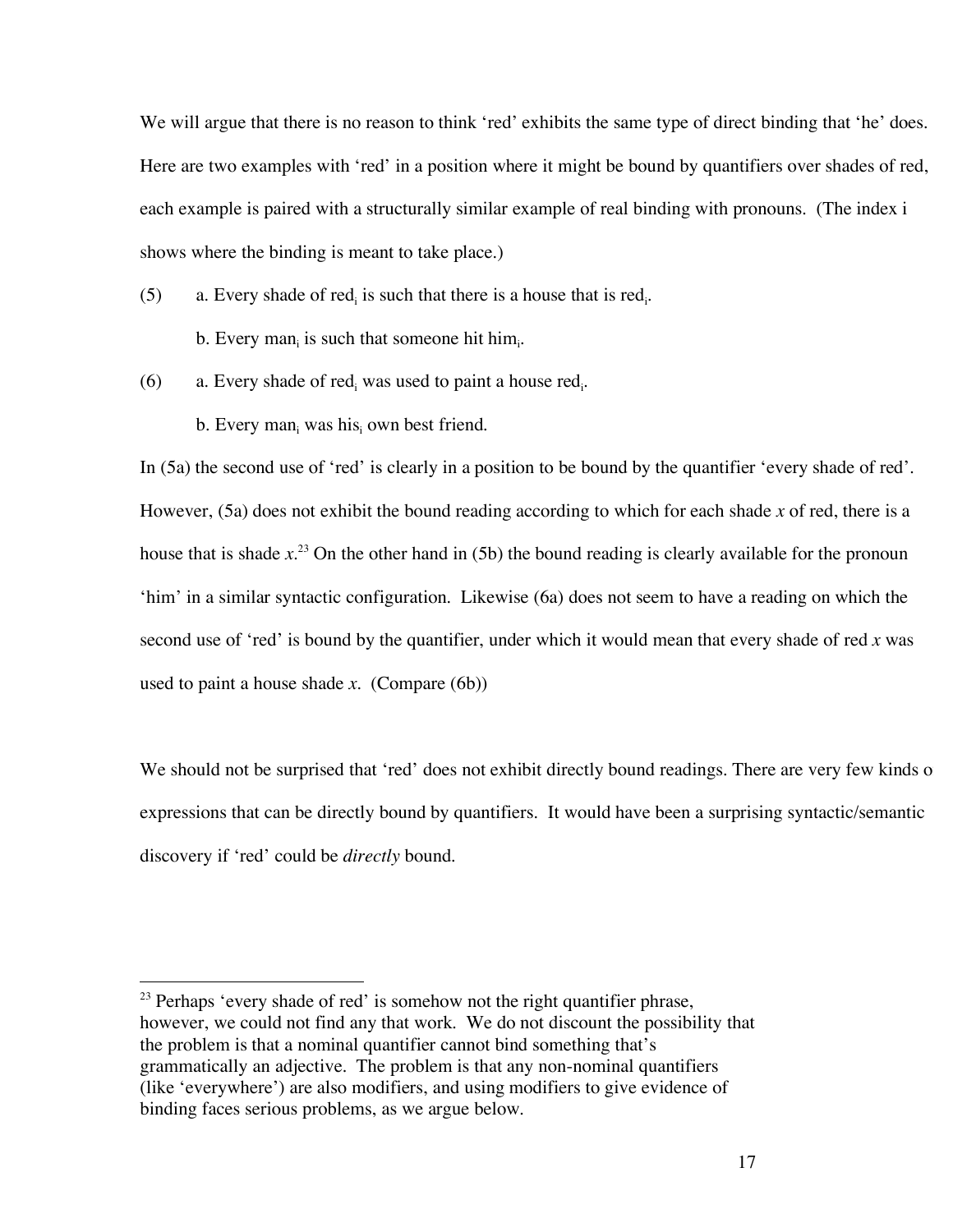This leaves us with the question of whether 'red' exhibits implicit argument binding. Recall that implicit argument binding occurs where an expression contains an unpronounced argument that is bound by a quantifier (or anyway shows behavior that would naturally be analyzed in this manner). Szabó gives us somewhere to search. Recall that he proposed that two variables associate with 'red': a location variable ( and a comparison class variable (c). So 'red' looks like 'red(c)(p)'. First, let us concentrate on the locatio variable, 'p'. Szabó himself says next to nothing about the nature of these variables, so we cannot be sure whether or not he would expect these variables tobe bindable.

All we can do is look at the facts. It is hard to get an example where a bound reading of the hypothetical location variable would appear likely. Imagine, for instance, that one has a cube that has a small sentence written on each face describing the face's colour. Please consider:

(7) Each face, says the cube is  $red(c)(p_i)$ .

(8) Each man<sub>i</sub> says that John hit him.

On its bound reading, (7) would mean that each face says that the cube is red on that face. We cannot get this reading, nor can we find any other clear examples where it looks like a location variable is bound. As (8) indicates 'red' seems to be in the right syntactic position to be bound in  $(7).^{24}$ 

There is another possible method of binding that needs to be considered. This is binding that occurs when a modifier is introduced, i.e. some sort of adjunct that includes a quantifier. Here is an example:

(9) The field is brown in many places.

Now it is certainly true that, in some sense, (9) is only saying that the field is brown in the places being quantified over by 'many places.' However, this does not show that there is a bindable element in the

<sup>&</sup>lt;sup>24</sup> This is far from certain, however, as direct objects and predicates might not really be in the same syntactic position.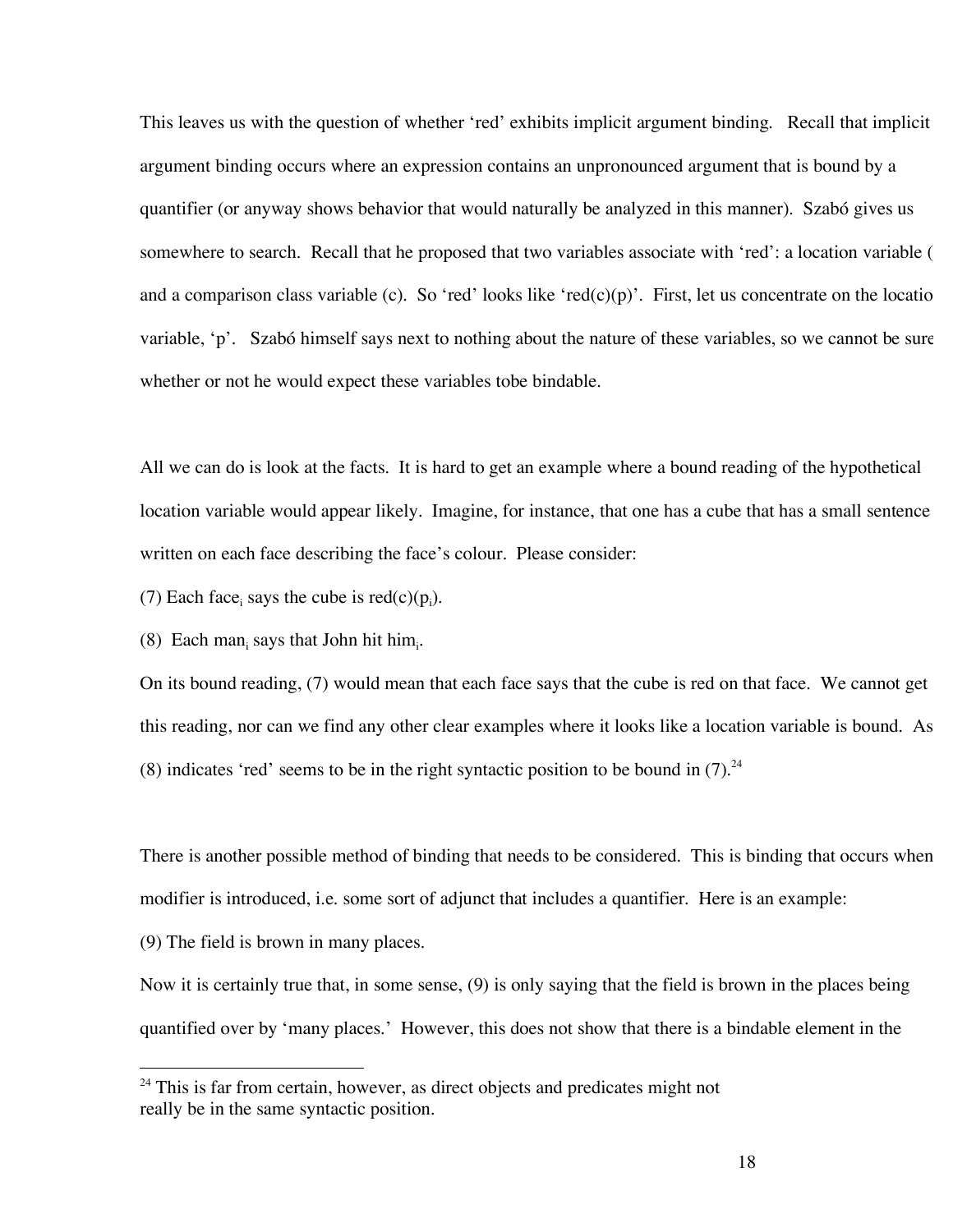predicate 'is brown.' For we can understand 'in many places' as a modifier which takes something of semantic type  $\langle e, t \rangle$  (i.e. 'is brown') and returns something of semantic type  $\langle e, t \rangle$ . In doing so it may ad into the logical form the element which is bound by the quantifier, so there is no need to suppose that a bindable element was already there. In other words, there is no reason to suppose that the logical form  $(9)$ structurally like (10) rather than (11):

(10) many places  $(x)$ , the field is brown $(x)$ .

 $(11)$  many places  $(x)$ , the field is (brown in *x*).

Indeed, there is a good reason to understand (9) as having an LF more like (10) than (11). Even when we have quantified over locations there is still a possibility of contextual variation in terms of location of coloring. For instance, (9) could mean in some contexts that *the ground* is brown in many places. In other contexts it could mean that *the plants* are brown in many places. But if we treated the locational variation a case of actual binding, this extra variation would be left unaccounted for.

It's worth noting that exactly similar considerations invalidate a naive version of the well-known 'binding argument' presented by Jason Stanley (2002) with respect to the sentence 'it's raining.' This naive reconstruction of the argument (which Stanley did not put forward) notes first that the locational variation 'it's raining' suggests the presence of a bound variable:

(12) Everywhere I go, it rains.

Now the argument goes on to conclude that because a variable was bound in  $(12)$ , there must be a location variable all occurrences 'it rains'. The joke is, of course, that 'everywhere' is not simply a plain quantifier over locations, it's also, grammatically speaking a modifier. Moreover whatever 'binding' it accomplishes is not sufficient to capture all the contextual variation over location. For we could imagine that the locatio it quantifies over are too coarse-grained to capture the actual locations of rain: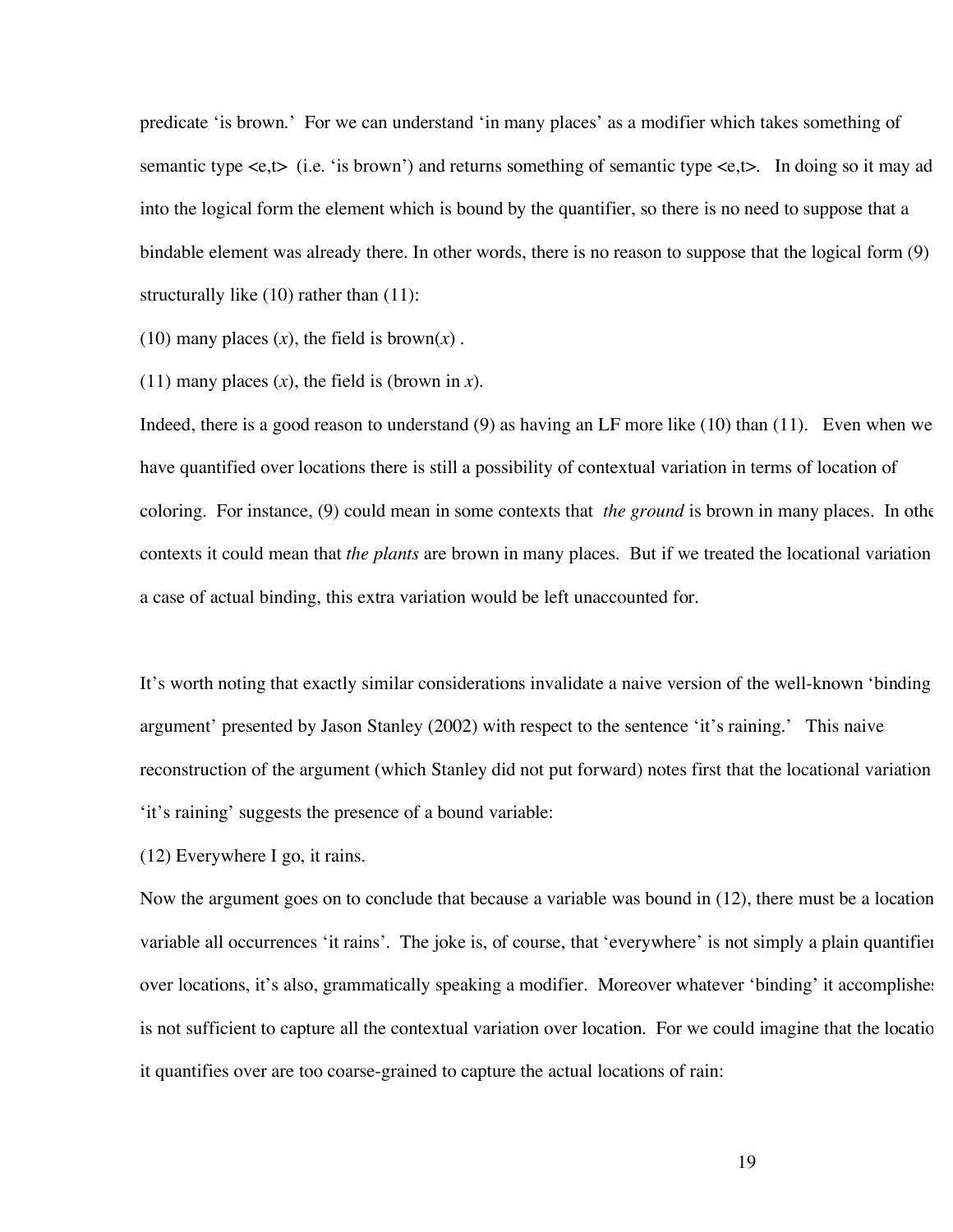(13) In every country I go to, it rains.

It is entirely possible that (13) could be false even though on a trip during which I went to Spain, Germany and Italy, it rained *somewhere* in each of those countries while I was there (but that it didn't rain where I was). What this indicates is that whatever binding is happening, it is not simply a matter of the noun phrase 'every country' directly binding the sole location variable in 'it rains'. 25

So much for location-variables being implicated in implicit argument binding. The second variable that Szabó posits is one for implicit comparison classes (following Ludlow, 1989). Implicit comparison classe are classes of items that provide standards for what shades are red enough to counts as 'red'. So being red for an apple is different from being red for a sunburned face, though in both cases it is just the surface that colored. An apple that is as red as a typical sunburned face might be called 'pink' instead of 'red'.

Of course, one can use a modifier to 'bind' a comparison class variable. One can say, for instance, that every boy bought an object that was red *by comparison to the other objects in his house* or *for its kind*. However, in these cases the binding is introduced by a modifier, and this is compatible with our semantic proposal for 'red'. What about cases without modifiers? It does not suffice merely to cite sentences like this:

(14) Every kind of animal in the zoo has a member that is red.

One can imagine a situation in which being red for a squirrel, say, is different from being red for a goldfish. However, one extension of 'red' may still do the work here: it just needs to pick out canonically red

<sup>&</sup>lt;sup>25</sup> Stanley's actual example was more complex:

<sup>(</sup>i) Every time John lights a cigarette it rains.

One puzzle here is that what seems like a temporal modifier acts *also* like a locational modifier---suggesting that tense might also encode locations. Perhaps this is because ""every time" quantifies over situations rather than just times.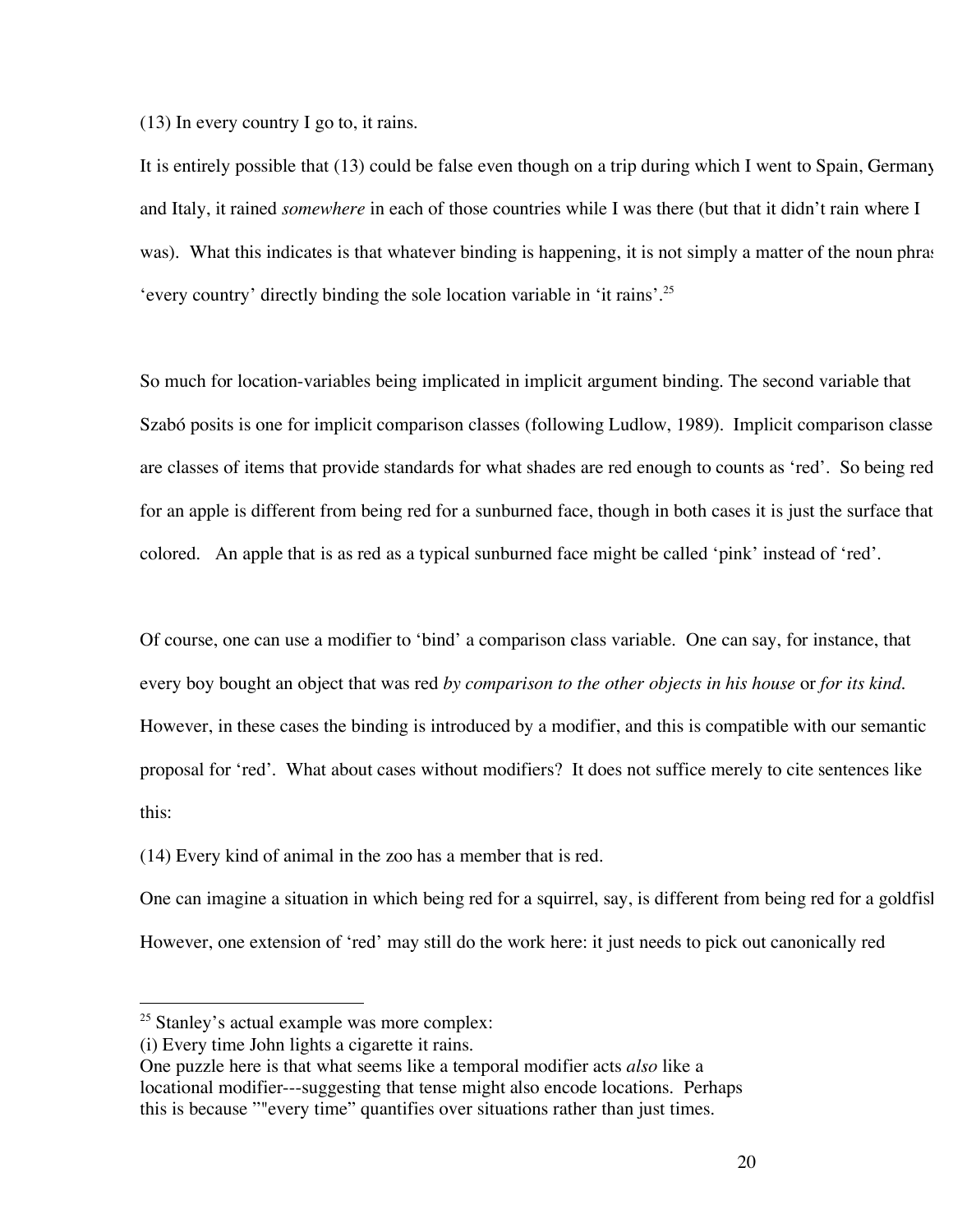squirrels and goldfish.<sup>26</sup> One can try to construct an example for which one extension of 'red' will not be adequate. For instance:

(15) Only one collection of fruit was next to exactly one red color tile.

It would be interesting if this could mean something like this:

(16) Only one collection of fruit, was next to exactly one red(c<sub>i</sub>)(p) color tile.

Evaluate (15) in the following scenario. There are two collections of fruit between which is a color tile tha counts as red with respect to only one of them. No other color tiles are nearby. If (15) was interpreted like (16), then it would be true in the scenario. But it seems impossible to get this true reading. So, at least on a preliminary examination, there is no compelling evidence that there is a bindable comparison class variabl in 'red'.

Another possibility, departing from Szabó's proposal, is that 'red' has a situational variable and so can be dependent on quantification over situations or contexts. The idea here is that each context or situation provides standards for what counts as red (perhaps by making salient some group of individuals). So, on this proposal 'red' itself simply has a bindable situation variable. Here the data are more equivocal.<sup>27</sup>

 $26$  Zoltan Szabó (p.c.) notes that our proposal might make bad predictions if we assume something like the following, plausible principle:

**Color Constancy** If two objects are the same shade of color in some context C, then if one of them is red by the standards of C, so is the other.

The problem is brought out by a case where there are no canonically red goldfish but there are still some goldfish that are the same shade of red as, say, a red squirrel is. It seems like in this circumstance (14) might be false. Our response is to reject **Color Constancy**. In a given context, one extension of 'red' will include certain sunburns as red while not including identically colored color-tiles. See DeRose (forthcoming) and Hawthorn (forthcoming) for a similar discussion of 'tall'.

 $27$  In small sample email surveys we conducted on these sorts of examples we found considerable variation and there were differences of opinion on many of the examples even between the two of us.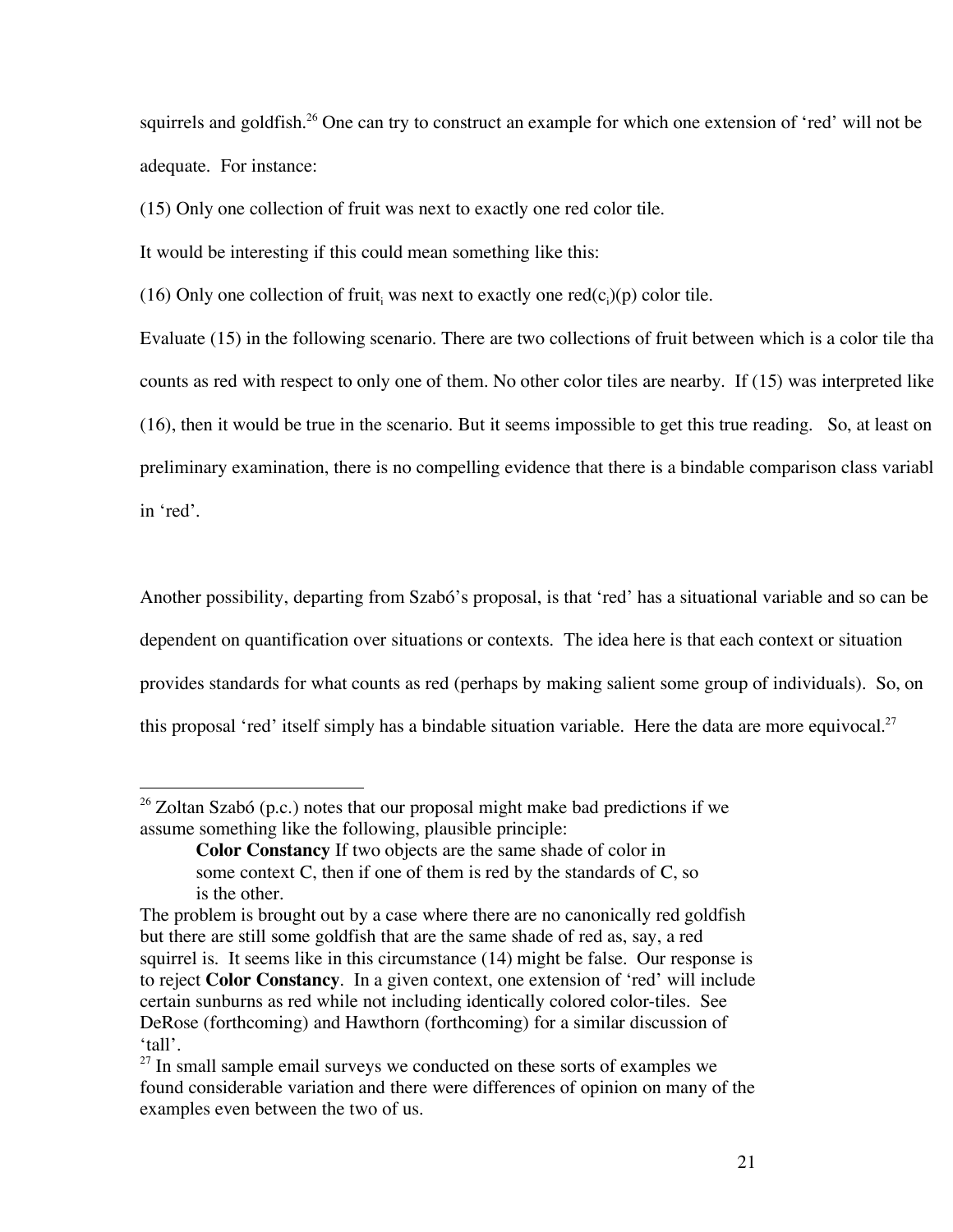Let us consider a variation of our earlier example with the artist and the greengrocer.

### **The Artist and the Greengrocer**

Suppose that are two situations: the greengrocer and the artist's studio. In the artist's studio there i a beautiful red apple and a red watermelon (red on the inside). In the greengrocer the situation is different. The greengrocer has six watermelons, five of which are yellow (on the inside) and one of which is red (on the inside). A customer comes in and asks for a red watermelon and the greengrocer points to the requisite item. Assume this particularly under-stocked greengrocer has n other fruit.

Here is a hypothetical sentence for describing these situations.

(17) In each situation there was exactly one red piece of fruit.

It would seem that  $(17)$  could only be true if each situation has different standards of redness. The key poi is that one loose sense of 'red' will not do since on this sense a red-fleshed grapefruit is either red or not re But if 'red' only has one extension in  $(17)$  then  $(17)$  will have to be false. So to make  $(17)$  true we need the grapefruit to count as red in the greengrocer but not to count as red in the artist's studio. This suggests that the logical form of (17) might be something like (18):

(18) In each situation s there was exactly one red(s*)* piece of fruit.

In a small email survey we found that some people found it natural to interpret sentences like (19) in such way that they come out true in the scenario described. Others did not.

For a similar example with 'hexagonal' we found that even fewer people found the equivalent of (19) acceptable. The example goes as follows:

# **The Hexagon Scenario**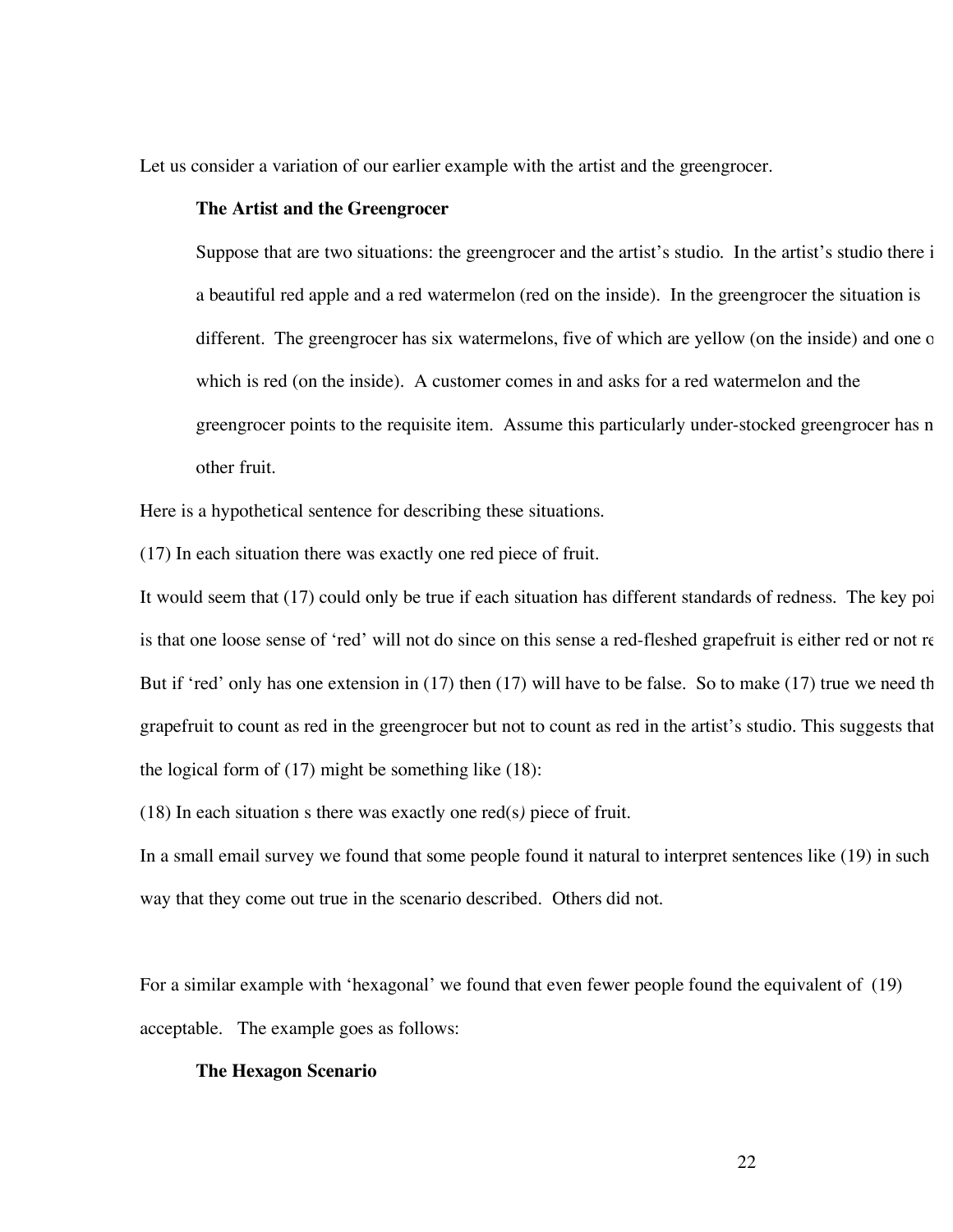Many agree that when we talk about geography, a map of France counts as hexagonal. When we ta about architecture or geometry, only something that's closer to a perfect hexagon counts. Suppose that in the architecture classroom there is a map of France and an accurate drawing of a hexagon hanging on the wall, and in the geography classroom there's a map of the UK and a map of France hanging on the wall, and in the geometry classroom there is just a drawing of an as-near-as-possibl perfect hexagon hanging on the wall.

The sentence we used to test whether 'hexagonal' could have a bound context variable was this:

(19) In each classroom, there was exactly one hexagonal shape hanging on the wall.

We found that most people could not get a true reading of (19) in the situation described.

Turning back to 'red', even though some people found (17) acceptable, this might not mean that 'red' real exhibits bound uses. For one possibility is that those individuals were using a meta-linguistic sense of 'rede In other words they interpreted  $(17)$  as meaning that in each situation exactly one piece of fruit was 'red' ( $\theta$ the sense that it could be called 'red' in that situation).<sup>28</sup>

Our purpose here is not to establish definitely that 'red' does not exhibit bound uses---that would take more careful empirical study. All we hope to have done is to establish the plausibility of the claim. The point is that the evidence of bound readings for 'red' is weak compared to the evidence of bound readings for words like 'enemy' or for quantifier domain restrictions (Stanley and Szabó, 2000). The only plausible candidat for binding we found was in 'situation' type examples. But many people found even these unacceptable. And it is reasonable to account for the judgements of those that did find them acceptable by appeal to metalinguistic readings. Or, to suggest another possibility, we might hypothesize that they were using an

 $28$  See Horn (1989) for arguments for the presence of unobvious meta-linguistic readings in ordinary speech.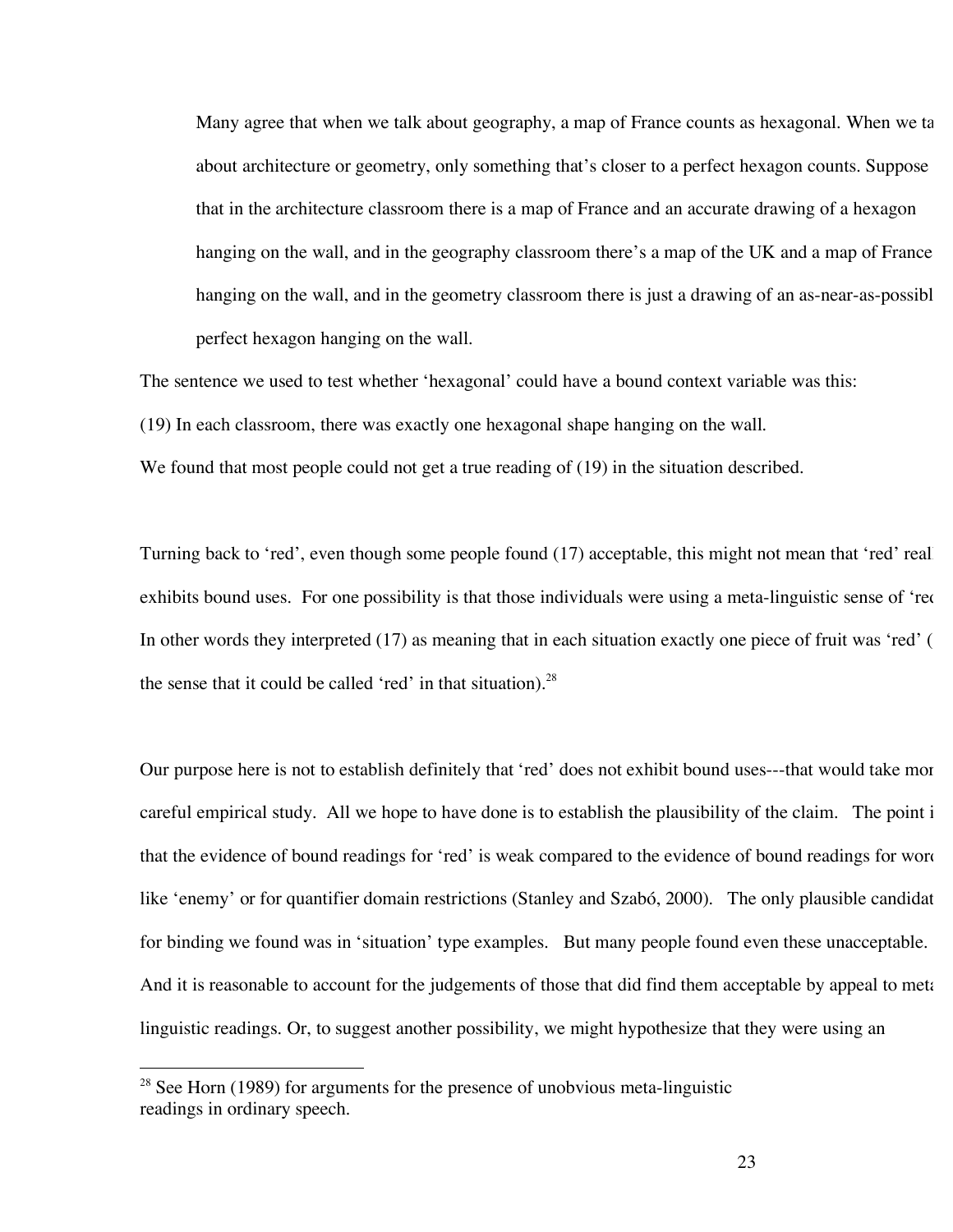expanded 'philosopher's English' that over-extends the principle of charity---since many of the people surveyed were philosophers. So we will assume that it is plausible that 'red' does not introduce a bindable element. Even if this is wrong, we can still propose our semantics for other predicates (such as, possibly, 'hexagonal') which don't give any indication of binding.

If there is no binding phenomenon with 'red' or 'hexagonal' this does not itself show that our indexical semantics for these terms is correct, or that Szabó's is incorrect. Nonetheless if it is true, it adds to the tenability of our proposal by showing that we do not need a more complex semantics for 'red' in ordered t handle any bound readings (as is needed for 'he', 'she,' and 'it').

### **4 Loose Extensions**

Recall that our semantics differs from Szabó's in that rather than positing indexical variables in the syntax introduced along with the predicate 'red' we treat 'red' itself as an indexical. We argued that our account both more parsimonious and more powerful than Szabó's and thus, all else equal, should be preferred.

However, we also think that there are empirical considerations that bear against Szabó's account. We argued in the previous section that sometimes 'red' in a given context can have as it meaning a loose extension that includes a number of things which are red in different ways (e.g. by being red in different locations, etc). We will make two arguments here: 1) that there is direct evidence for such loose extension and 2) that Szabo's account cannot handle them. We will also relate these considerations to recent discussions of comparative adjectives, such as 'tall'.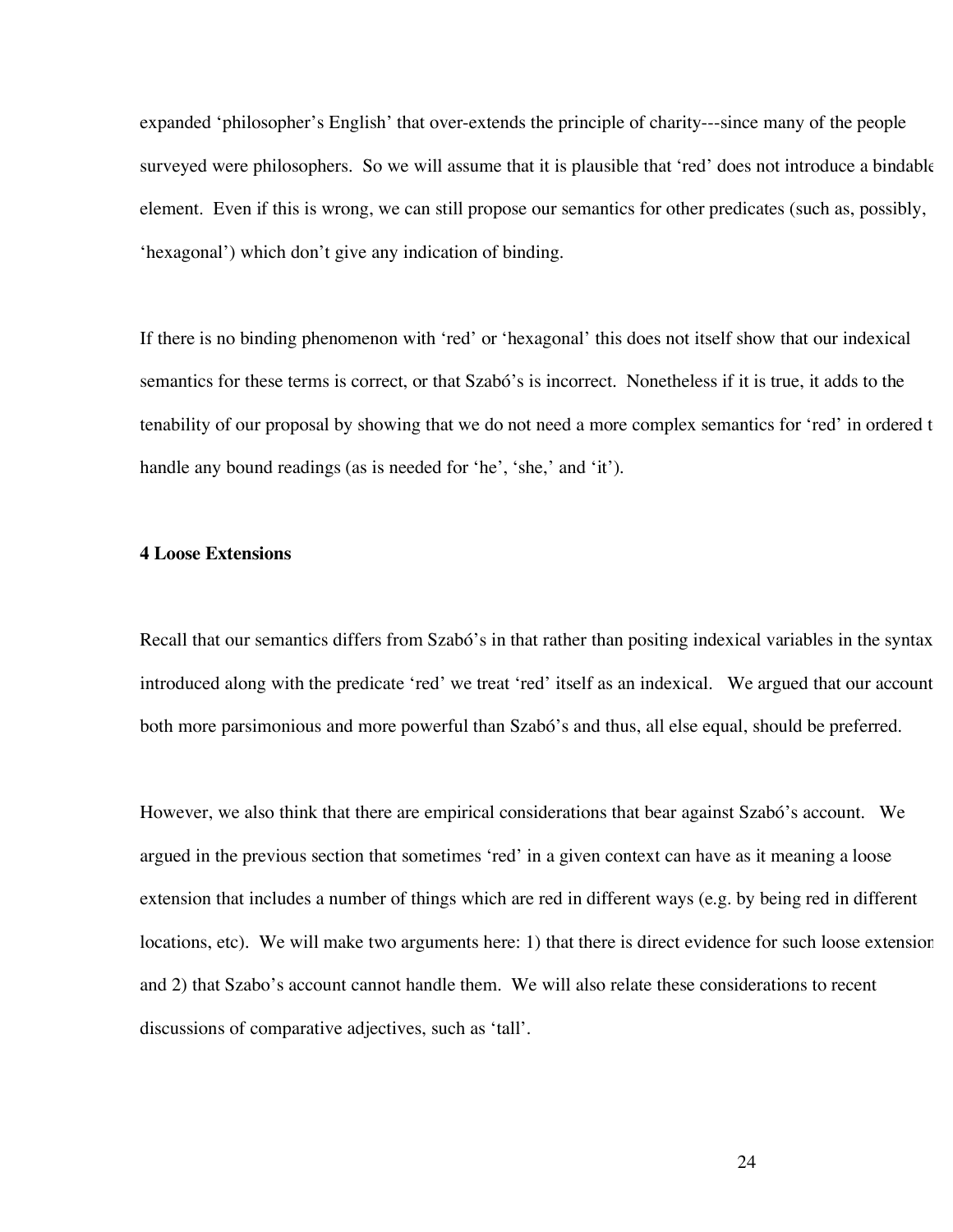First of all, evidence for loose extensions. Consider this situation:

## **The Orange and the Apple**

A man is at the greengrocer's where various fruit, including blood oranges with red flesh and normal, red apples, are displayed uncut. He says to the greengrocer, 'I want red fruit for my dinner party, I think red fruits are tastier, and they go better with my tablecloth.'

In this situation, the use of red in 'red fruits' can clearly stretch to include both fruits that are red on the inside and fruits that are red on the outside, in this context both the blood orange and the apples. If there is doubt on whether these loose readings really occur we note that one can also say, in many contexts, (20). (20) The apple is more red than the blood orange.

There is clearly a reading of (20) that means that the apple is more red on its surface than the blood orange is in its flesh. But to have this reading the relevant sense of 'red' involved needs to be one that covers two different locations.<sup>29</sup>

Can Szabó's account handle these loose extensions of 'red'? That is actually not an easy question to answer. The basic issue is whether there is a single value for the location variable associated with 'red' which can cover redness on the surface of some fruit but on the inside of others. Clearly the variable cann have as a value something like "an arbitrary part", since that is not a possible value for a variable. Moreover, merely existentially quantifying the variable will not give the desired result, since the whole point is that it is not clear that there is one "location" that covers both areas.

An anonymous reviewer suggested (in a slightly different context) that the variable might function like an 'e-type description' (See Evans 1977, Neale 1990). Pronouns, after all, sometimes have e-type semantics,

<sup>&</sup>lt;sup>29</sup> Thanks to Chris Kennedy for this suggestion. Similar data can be found with ellipsis.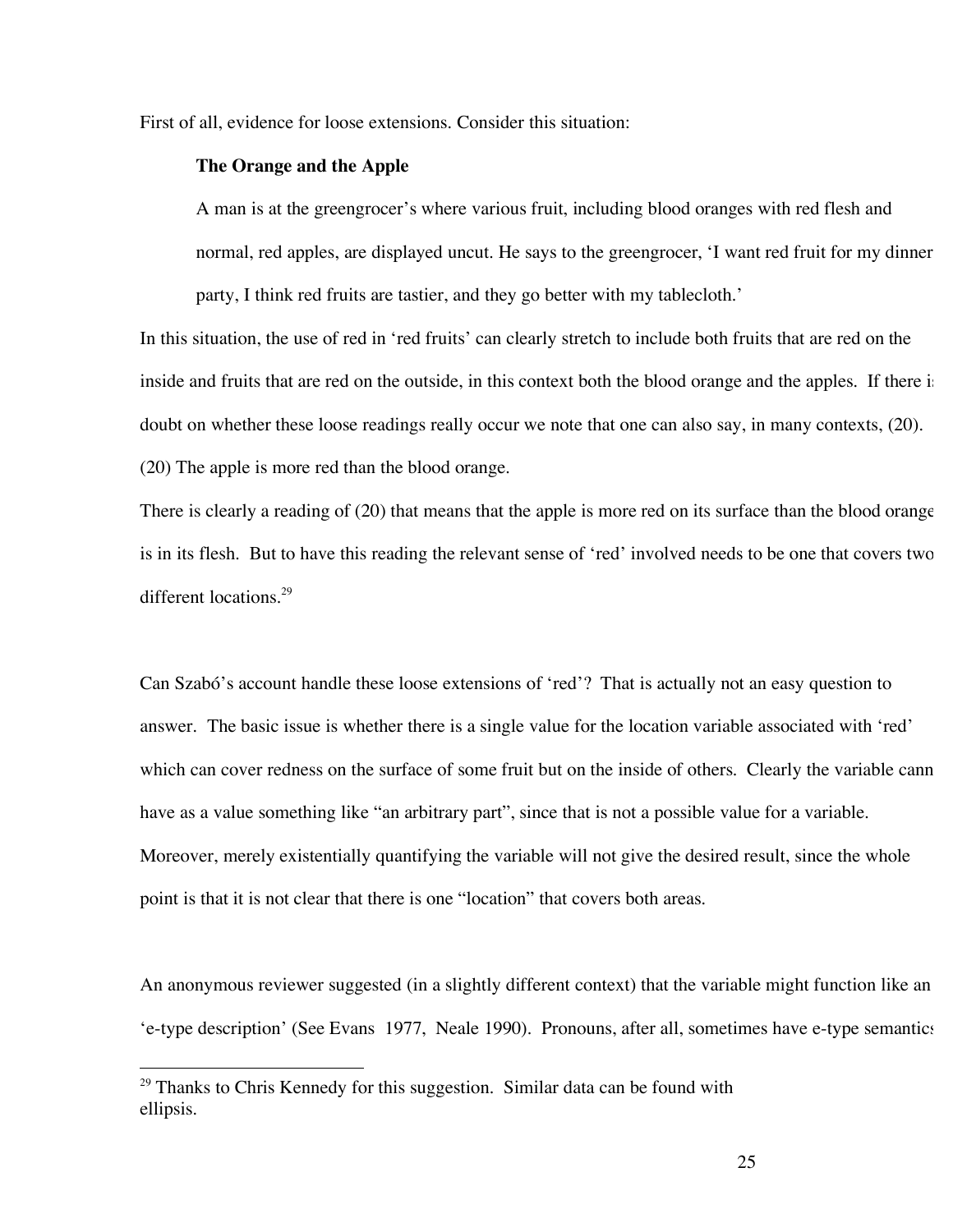and since hidden variables are taken to be analogous to pronouns we might think that Szabó's variable cou work that way. Consider this pair of sentences:

(21) Susan has a son. Mary talked to him.

Many theories of pronouns take "him" in the second sentence to spell out at some level of analysis as a definite description of the form "the son Susan has". Likewise one might think that the variable in the use of 'red' in **The Orange and The Apple** scenario is really a description of some sort. In this case we would need to find a definite description that covers both the inside of the blood orange and the outside of the apple. The problem with this idea is that e-type uses of descriptions invariable require explicit linguistic antecedents (as in "a son" in (21)). But in our example there is no such antecedent.

So it is simply not clear what the value of the location variable is in **The Orange and the Apple** scenario. This does not prove that Szabo's account cannot handle these cases, but it shows that there is a significant problem in doing so. Indeed it shows that there is a general lacuna in Szabo's theory in that it does not make clear what range of values the location variable can have. On our account, by contrast there is no problem in handling this case. We just assume that in this case the particular utterance of 'red' in the context expressed a loose extension that covers both the apples and the oranges, an extension similar to that of the expression 'red on some prominent part'.

It's worth noting that a similar observation has been made with respect to contextual variance in scalar adjectives by Klein (1980) (see also Ludlow (1989)). The relevant data are very clear. Suppose there are two children, John a four-year-old and Jenny a fourteen-year-old. One can say of them: (22) John is tall and Jenny is too.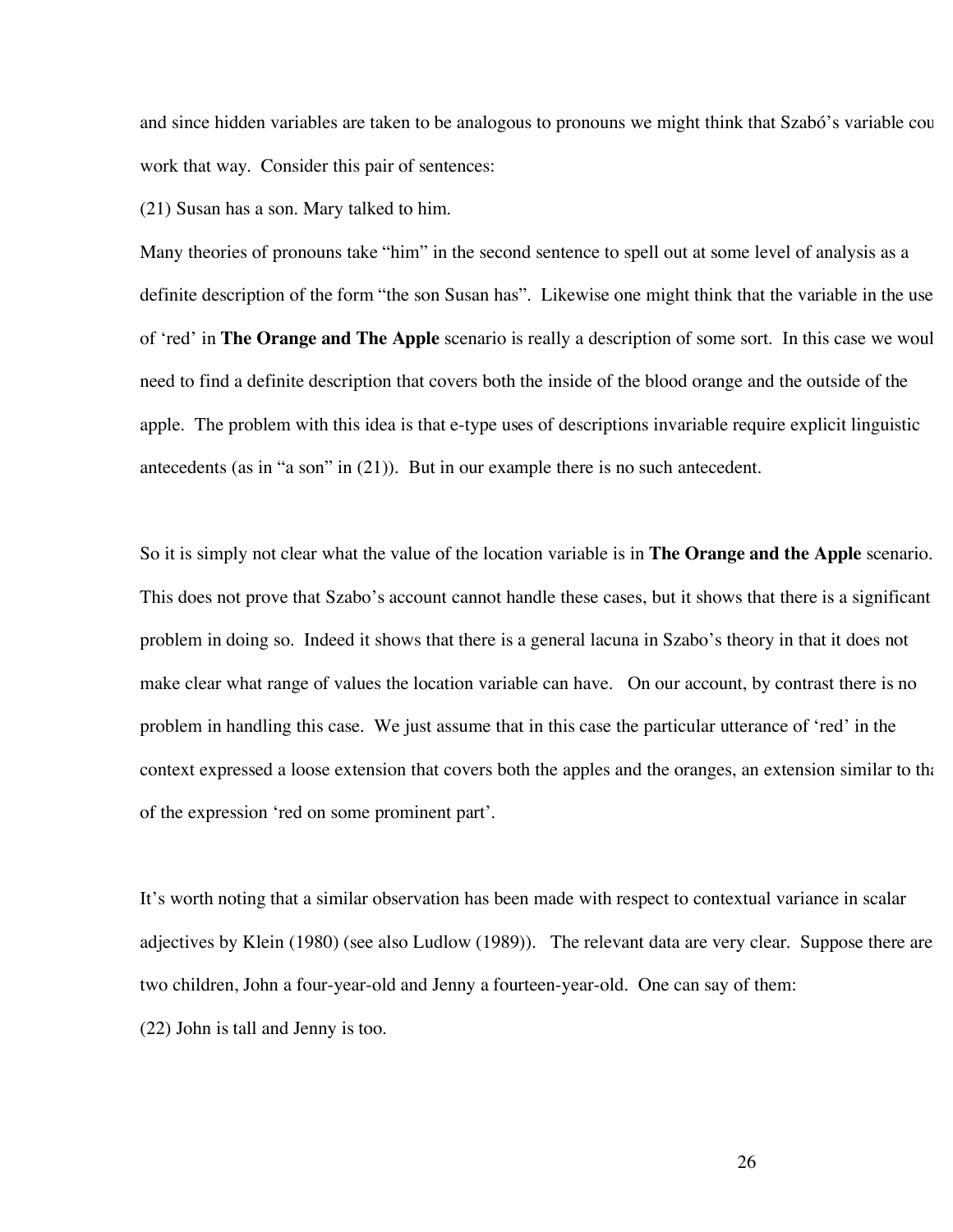It is important to note that when there is syntactic ellipsis of this sort, it is generally accepted that the elide material must be semantically identical to the unelided material, so that the elided use of 'tall' in the secon conjunct of (22) must have exactly the same semantic value as the use of 'tall' in the first conjunct.

If there were simply a free comparison-class variable in the use of 'tall' in  $(22)$  then we would expect  $(22)$ mean that John is tall for a four-year-old and Jenny is tall for a four-year-old also (or that they are both tall for fourteen-year-olds). However, the most natural meaning of (22) is not this one but rather one which say that each is tall for their own age group. Our indexical semantics for 'red' if applied to 'tall' can capture this reading: it just requires picking an extension of tall that includes all members who are tall for their age group (and, perhaps, gender).

Note, however, that ellipsis is not necessary to show this point. In appropriate contexts we can find uses of 'tall' that pick out tall members of different kinds.

(23) Children who are tall are generally well nourished.

The variable-heavy view of tall (Ludlow 1989, Stanley 2002, 2005) assumes that tall contains a comparison class variable, 'c', and that the meaning of 'tall(c)' is essentially tall for things of class c, which yields (vagueness aside) an extension consisting of a set of things higher than a standard determined relative norms for class c. If this is the semantics of 'tall' however, then (23) can only have a reading on which children above some set height are well nourished. This is clearly not the intended reading of (23), the intended reading is that children who are tall for their age are well-nourished.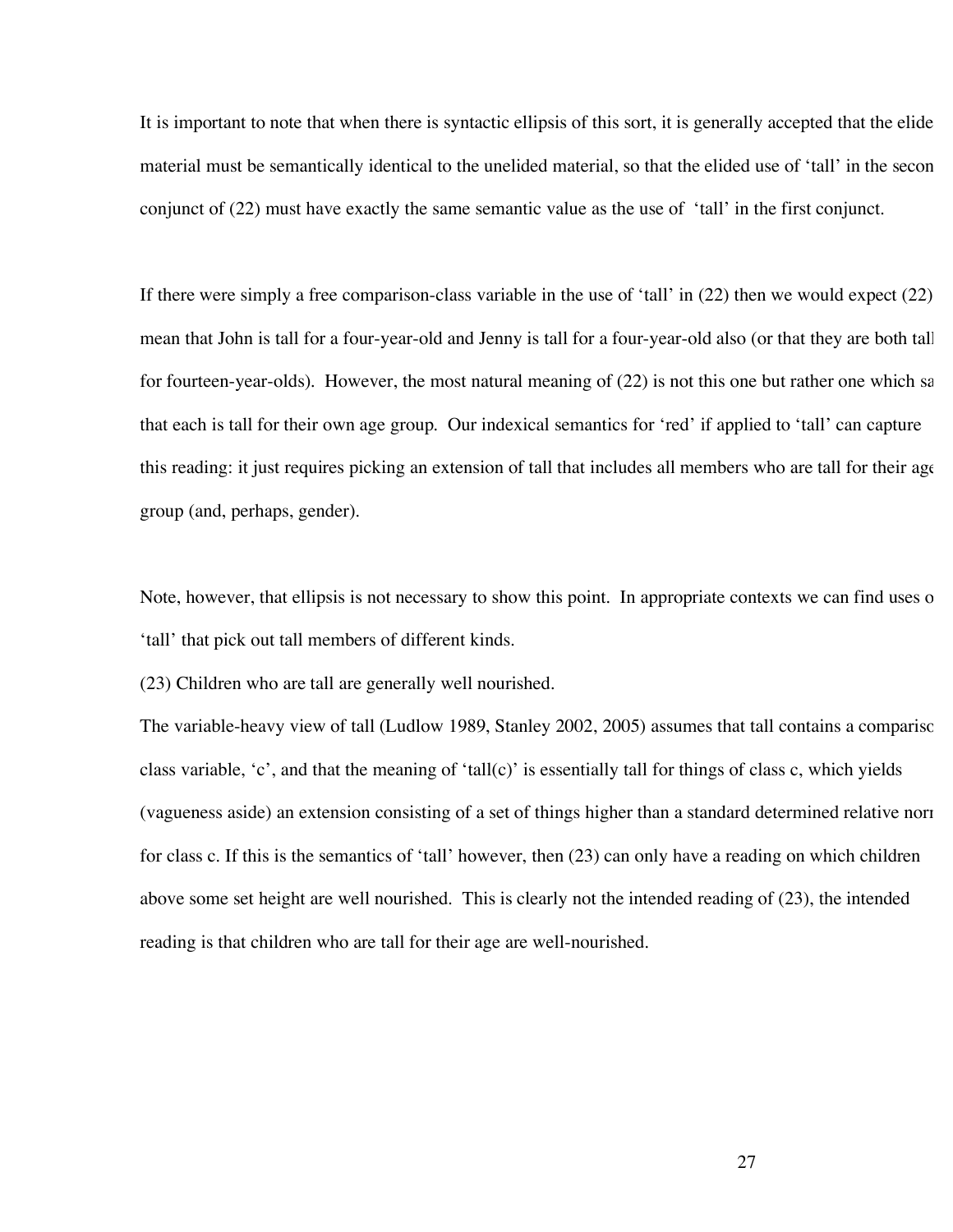Both Ludlow and Stanley<sup>30</sup> have gone to considerable lengths to defend their theories against the problem Klein posed with ellipsis.<sup>31</sup> However, it should be clear that no simple modification of their accounts can handle cases of loose extensions *without ellipsis*, such as that involved in (23). This is because on their accounts any given use of 'tall' picks out all and only entities above some contextually set height (where the contextually set height is determined by which group is in question).<sup>32</sup> But sentences like (23) show that the cannot be the case—for on the standard reading 'tall' picks out all 10-year olds above some height but not all 15-year olds above the same height (see DeRose forthcoming, for a similar discussion).  $33$ 

<sup>&</sup>lt;sup>30</sup> Stanley gives an account of 'tall' that is similar to Ludlow's except that instead of just having a comparison class variable, there is both a functional variable and an objectual variable as its argument which together yield a comparison class.

 $31$  The basic idea of both their responses to the problem of ellipsis is to propose that a variable in 'tall' is bound by something outside the ellipsis. It is know that bound variables can be elided and thus have different values in ellipsis as in this example:

<sup>(</sup>ii) John talked to his shrink and Bill did too.

The bound, or 'sloppy' reading is the one on which John and Bill each talked to their respective shrinks.

 $32$ We have some hesitation here. Stanley posits variables associated with 'tall' without giving an explicit semantics for 'tall' (not even a toy semantics). In any event, we assume based on his writing that this is the type of semantics he has in mind. In Ludlow's case this is what we understand him to mean by his metalanguage expression "*x* is tall for a *y*" (1989, p. 532), but he does not go into detail on this point.

 $33$  Stanley (2005) gives an interesting objection to the indexical semantics for 'tall' (his actual example uses 'old' but the point works for 'tall' also). He argues that one extension for 'tall' is not always sufficient to capture bound readings such as: (iii) Every sports team has exactly one tall member.

The problem he suggests is that some people can play two different sports and be tall for one of them but not the other (e.g. Bo Jackson). Perhaps such examples show that a purely indexical semantics is undesirable for 'tall.' However, we have some doubts. It may be rather that it is not truly individuals in the usual sense that satisfy the extension of 'tall' but rather (something like) individuals under guises. So for instance, the following sentence might be true:

<sup>(</sup>iv) Bill Clinton, the president, was great, Bill Clinton, the husband, wasn't. The interesting thing about this example is that the elided adjective has no obvious possible differing objects to bind it but nonetheless changes interpretation. This suggest that the proper satisfiers of some adjectives are not individuals in the usual sense. If this is correct, then an indexical semantics can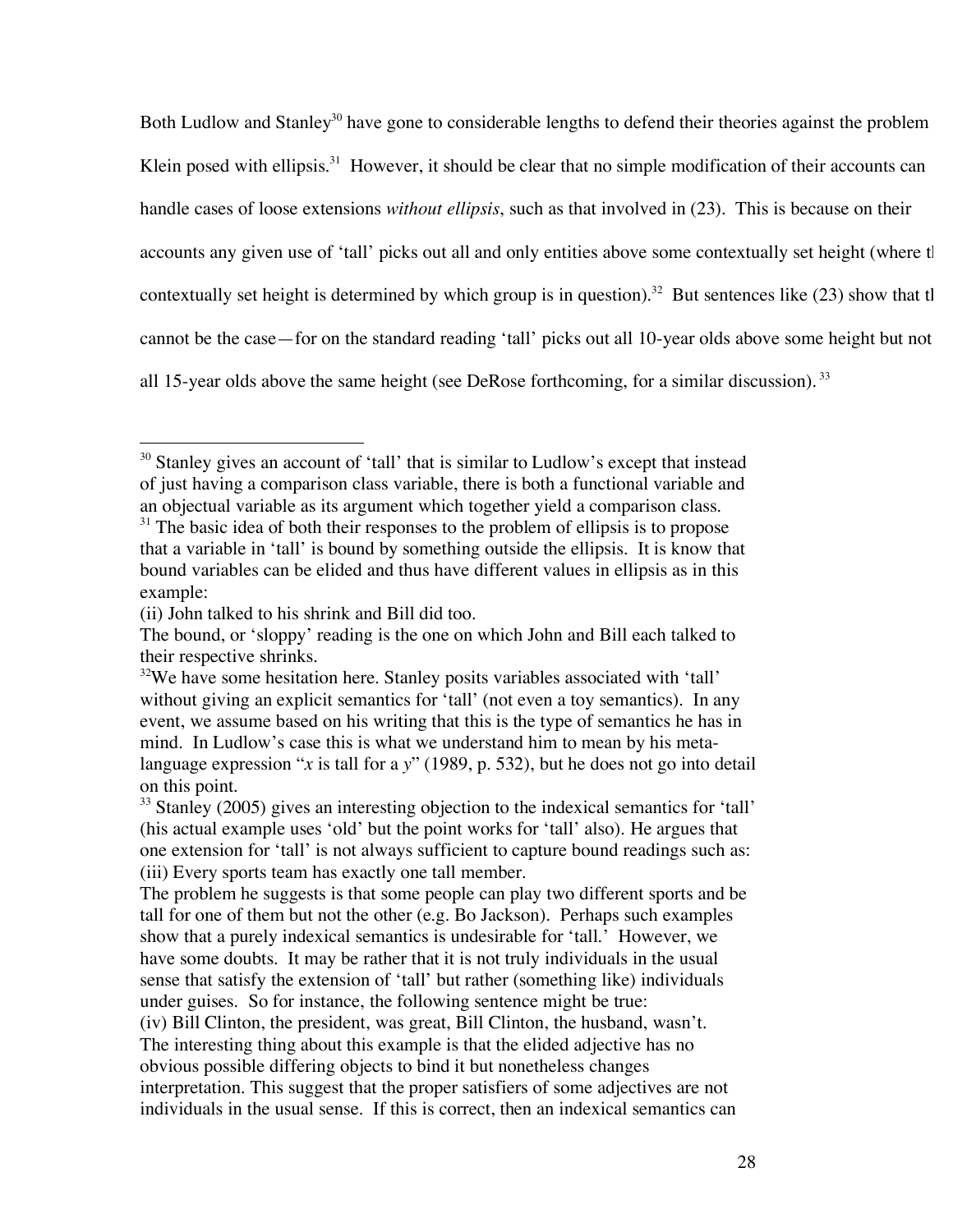This indicates that our indexical semantics has an empirical virtue over variable-based accounts of context sensitivity for both 'tall' and red'.<sup>34</sup>

### **5 Conceptual Issues**

 $\overline{a}$ 

The empirical considerations we just went through about binding and ellipsis do not themselves make the case for our analysis. Their purpose was simply to show that our analysis was tenable and empirically preferable to Szabó's similar analysis. The main argument in favor of our analysis is its simplicity and its compatibility with the aims and methodology of truth-conditional, compositional linguistic semantic research---aims and methodology which we think should only be abandoned for good reasons.

A typical response to our sort of proposal is to argue that our treatment of 'red' as an indexical is undesirable on, roughly speaking, conceptual grounds. Since basically conceptual grounds motivate our approach we need to be able to respond to this charge.

The most prevalent argument against our kind of proposal is the claim that 'red' does not feel like an indexical. Perhaps the mildest and most cautious complaint along these lines comes from Travis (1997) who writes:

For some supporting observations about this topic see Hawthorne (forthcoming).

survive Stanley's objection. We want to stay neutral, however, on the question of whether an indexical semantics is appropriate for 'tall' as well as 'red'. As Chris Kennedy pointed out to us, the same point can be made using comparatives: (v) Bill Clinton, the president was better, than Bill Clinton, the husband.

<sup>&</sup>lt;sup>34</sup> See DeRose (forthcoming) and Segal (forthcoming) for further objections to hidden-variable accounts.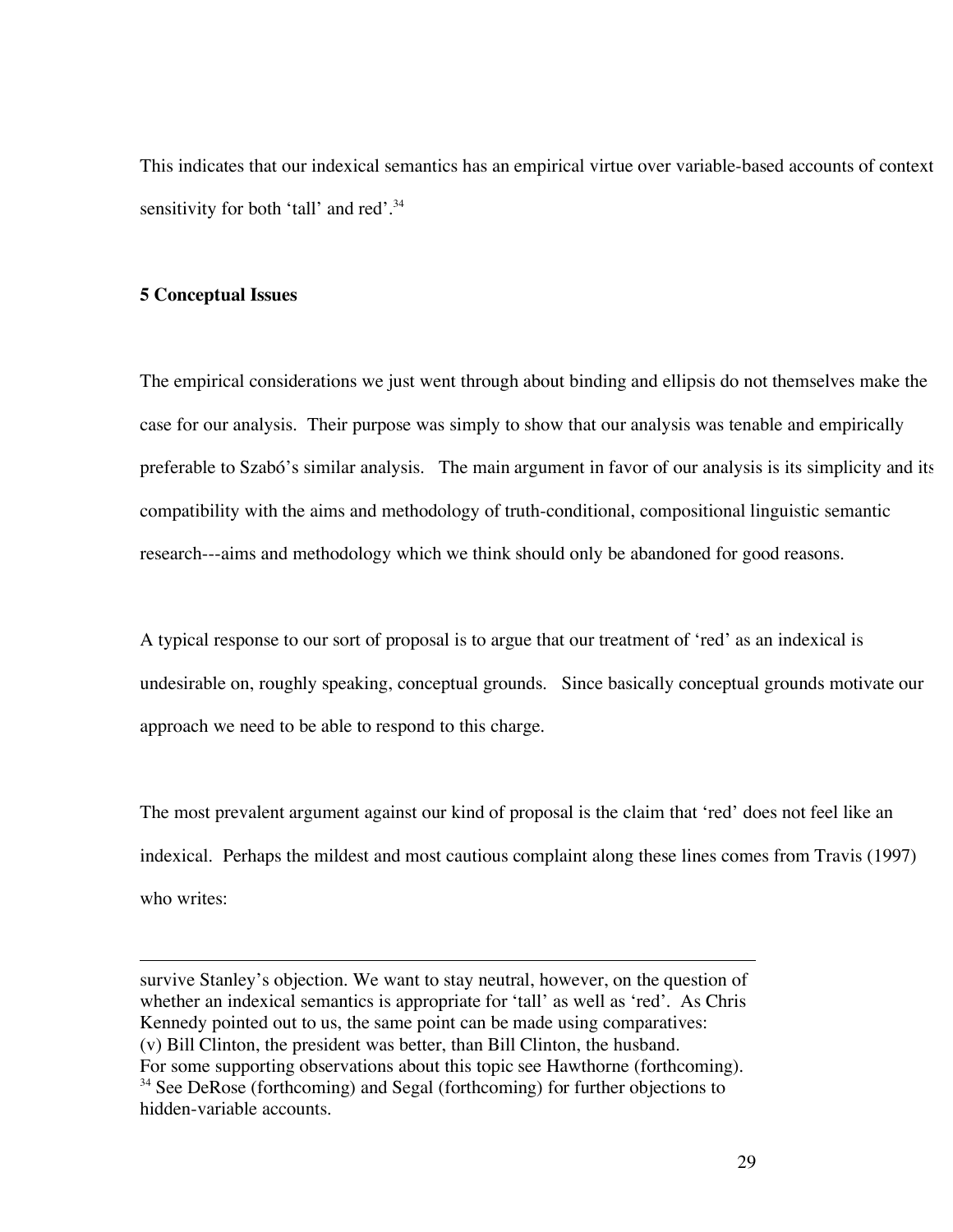There are several respects in which the present phenomena are unlike central cases where the parameters approach seems promising. One difference is this. In the central cases, such as 'I' and 'now', pointing to given parameters seems to be part of the terms meaning what they do…. By contrast, it is not part of what 'green' means, so far as we can tell, that speakings of it speak of, or refer to, such-and-such parameters. If its contribution, on a speaking, to what is said is a function of some parameters – say, implausibly, the speaker's intentions – saying so is not part of what 'green' means. The parameter approach does not automatically suggest itself as it did with 'I'.

One might say same thing about treating 'the' as a quantifier:

There are several respects in which the present phenomena are unlike central cases where the quantifier approach seems promising. One difference is this. In the central cases, such as 'all' and 'some', expressing generality seems to be part of the terms meaning what they do.... By contrast, i is not part of what 'the' means, so far as we can tell, that speakings of it speak generally. If its contribution, on a speaking, to what is said is to express generality saying so is not part of what 'the means. The quantifier approach does not automatically suggest itself as it did with 'all'.

We concede that neither account automatically suggests itself. We concede, too, that maybe the claims of semantic theorists about 'green' and 'the' do not conform to prima facie intuitions about what 'seems to be part of the terms meaning what they do'. But such shallow seemings provide no real evidence against independently-motivated semantic theories. 35

Neale (forthcoming) is more outspoken. He claims that a key feature of indexicals is their perspectival nature:

 $35$  This is not to say that the quantificational approach to definite descriptions is correct. Only that our pre-theoretical intuitions do not provide very good evidence for or against it.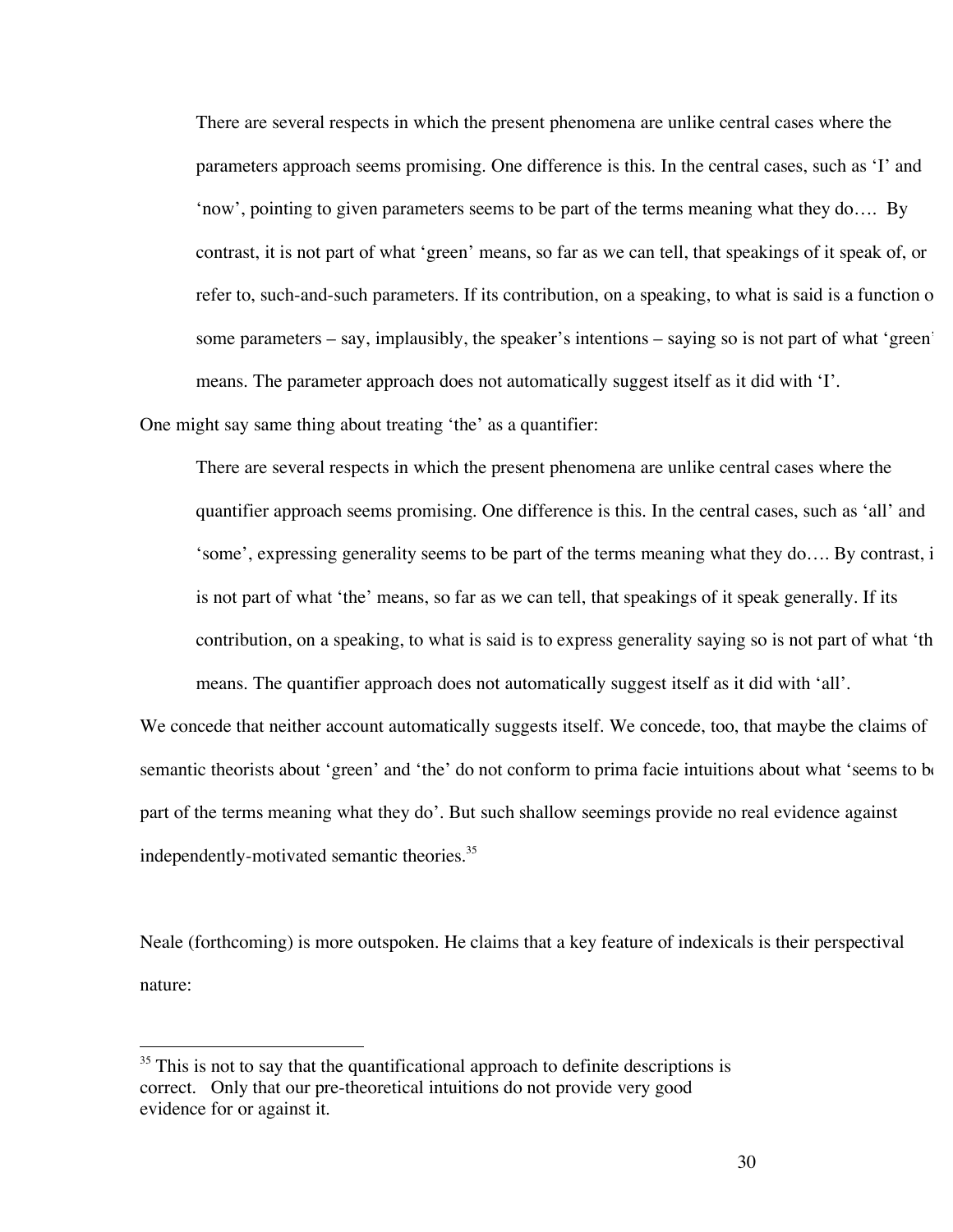I am strongly inclined to think that indexical words are *essentially* perspectival, that perspective is the *hallmark* of indexicality. (p. 336)

… We should be skeptical about any claim to the effect that an expression (phonic or aphonic) is indexical if the expression is not perspectival in some way. This is one reason I am deeply skeptically about "contextualist" accounts of the meaning of 'know'. The idea that this verb is indexical in some way makes a mockery of the idea of indexical expressions. (p. 337)

Neale argues at length that every syntactically real context-sensitive term gives perspectival information. For instance, words such as 'this', 'I', 'you', 'here', 'now' all contain some sort of implicit reference to the perspective of the given speech act that they appear in.

We think that as an empirical matter Neale's claim is dubious. The fact is that many expressions whose semantics is obviously not constant such as 'he' and 'it' do not seem to have anything perspectival about them (perhaps explaining why they can be bound by quantifiers). Anticipating this thought, Neale argues that such third-person pronouns indicate that the referent is neither the speaker or the hearer, which thereby gives them perspectival content. However, this kind of perspectival nature is presumably not essential to t semantics of the pronouns but probably just arises from their competition with other forms that do have a perspectival nature. That this is the case is indicated by the fact that one can, if awkwardly, speak truly about oneself or a conversational partner in the third person, however one cannot speak truly about someoners else using the first person. For example, one person, say Tom, can use (24) to make a (potentially) true predication of himself, whereas Tom cannot use (25) to speak about another person, Jerry:

(24) Tom, he's a Jet.

(25) Jerry, I'm a Jet.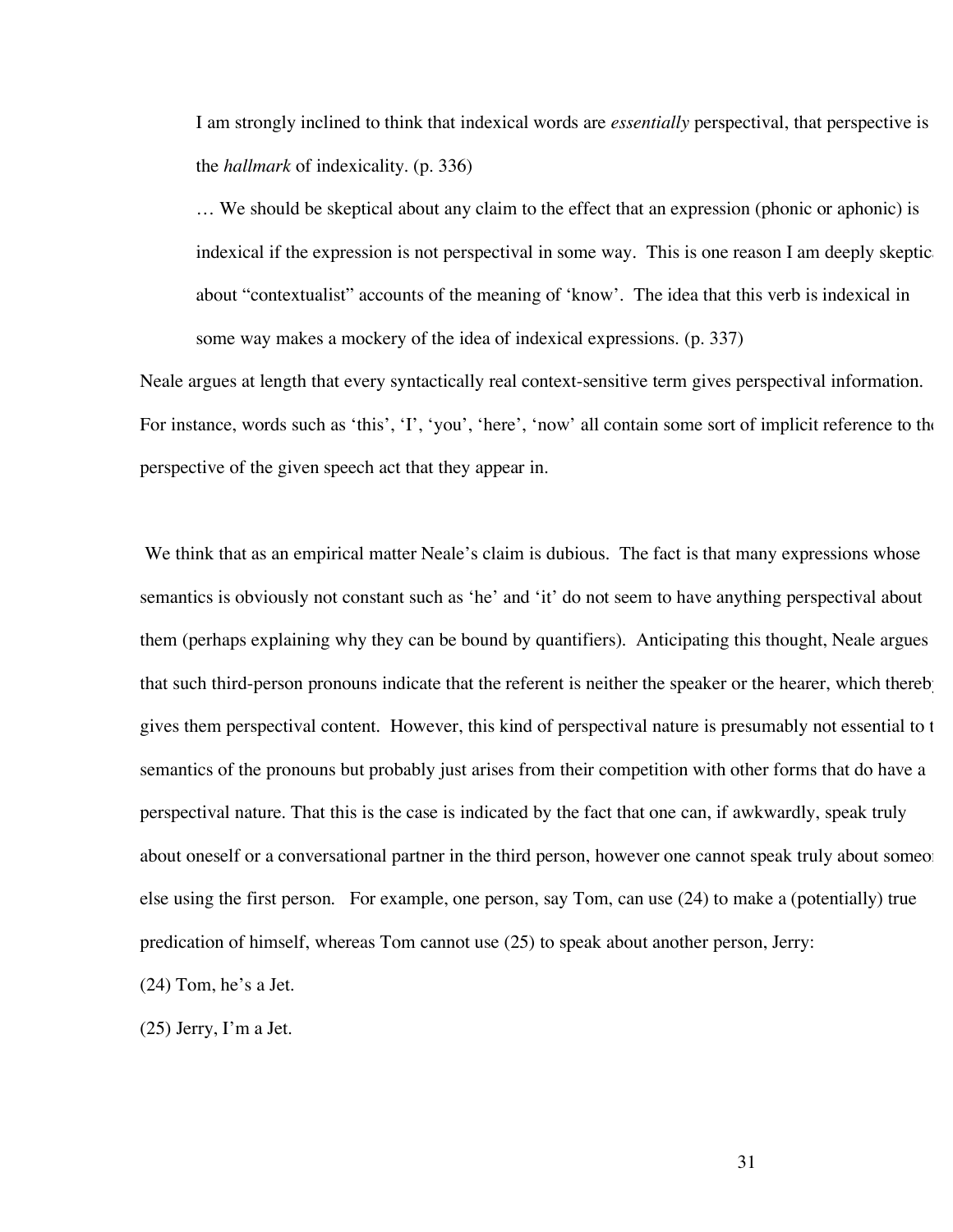Further evidence for this (suggested by an anonymous reviewer), comes from the fact that when the identity of a the referent a pronoun is unknown the third person is always used:

(26) (talking about a boy in a family photograph) He must be either me or my brother.<sup>36</sup>

Indeed it is a rather standard idea in the linguistics literature that, with regard to both person and gender, "he" is an unmarked pronoun (e.g., Sauerland, forthcoming).

Even if we accept that standard indexical forms encode perspective that would by no means show that words like 'red' cannot be indexicals. For it is not clear why positing that a form is indexical needs to be backed up by an explanation of their indexicality. It is rather a piece of accepted data that words like 'red' are used to do different things in different contexts. Giving these words an indexical semantics is a way of handling the data within a truth-conditional semantic theory. It does not seem that any further motivation explanation for this move is necessary. There is no reason to think a constant (non-indexical) semantics should be the default--choosing a constant semantics is as much of a theoretical move as choosing an indexical semantics is. Rather, like every other semantic proposal, our account must compete against othe proposals. There is no obvious sense in which our account is deficient because the use of an indexical treatment was unmotivated by any perspectival features.

Szabó (2001) suggests a rather different argument for rejecting a proposal on which color-adjectives are treated as simple indexicals. He writes:

<sup>&</sup>lt;sup>36</sup> Another possible example of unmarked forms in natural language occurs with number. Plural marking is often taken to be the unmarked form of number. This explains why (vi) does not mean the same as (vii).

<sup>(</sup>vi) There are no baseballs.

<sup>(</sup>vii) There aren't more than one baseballs.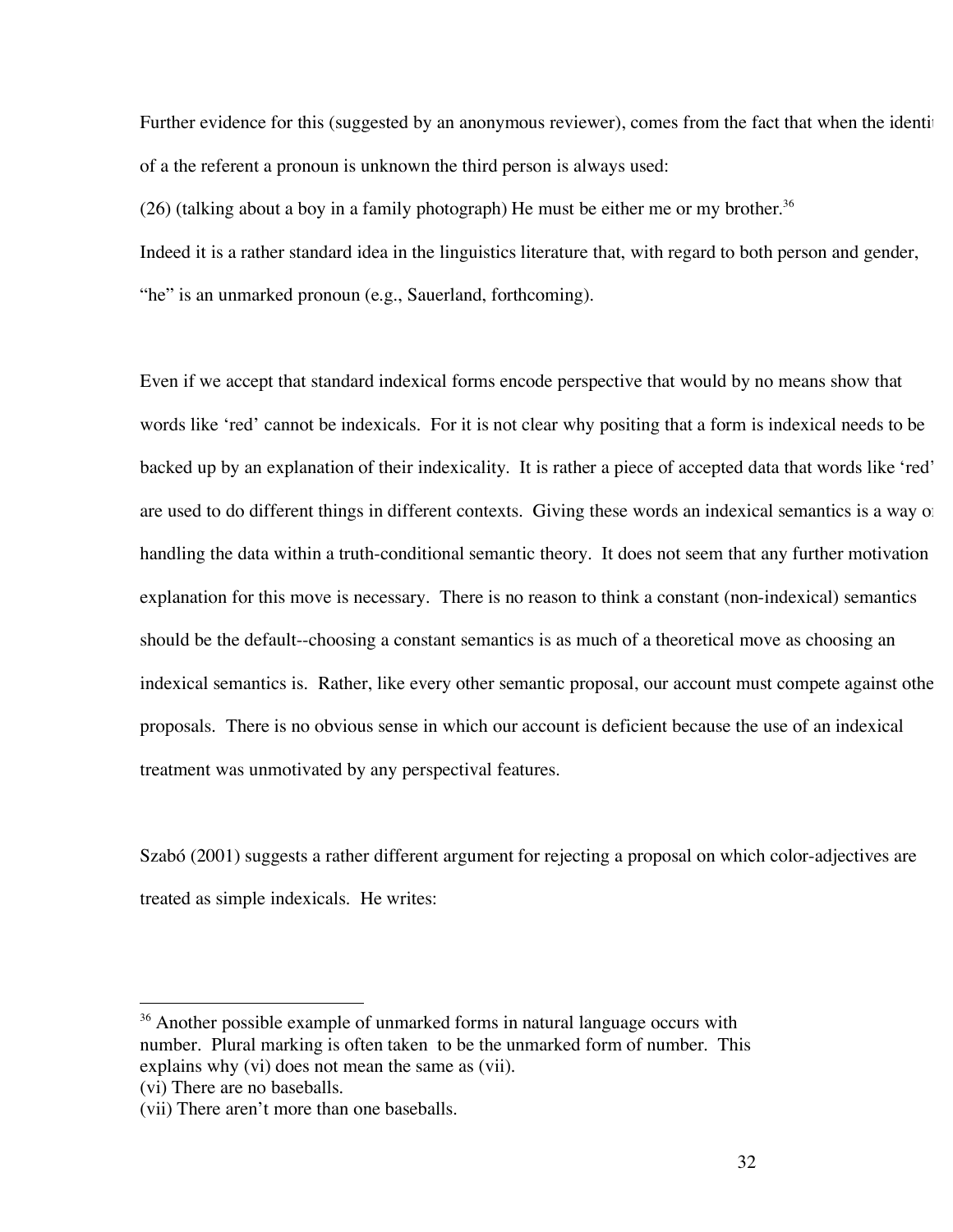If 'green' were an indexical like 'I', we would expect the dictionary to contain an informative clause which tells us how to select its content in a given occasion of its use. If 'green' is contextdependent, its context-dependence is of a different kind.

One way of understanding this passage is to take it as meaning that any indexical word (i.e. word whose meaning is context-dependent) requires a recipe for understanding how its extension varies.<sup>37</sup> Now it is obviously true that for 'I' a very simple rule that generally holds: any use of 'I' refers to the producer of the utterance it appears in. However, the rule is less simple with 'that' and 'he'. A word like 'he' does not ev need to pick out demonstrated individuals, or even always the most salient individual. Likewise one cannot easily phrase a simple rule for what 'that' picks out. If one tries, the suggested rule has little explanatory power. Here is an example:

**['That'-rule]** 'that' picks out the object demonstrated by the speaker.

A rule of this ilk is clearly going to be very weak. For demonstration can happen in countless different ways. Obviously formulating a rule with any predictive power will be very hard.

Different context-sensitive expressions work in different ways. These differences do not show, however, that a large class of these expressions are not, in their semantic hearts, all indexicals. Clearly different indexicals must encode different, looser or tighter, lexical constraints on what they can pick out. But there is no motivation for saying that the constraints must be perspectival (as Neale does) or that they must be easily codifiable in a rule of some sort.

 $37$  Szabó (p.c.) explained to us that in this passage he actually only meant to prove that 'red' is not an indexical in the narrow sense, like 'I', 'you', and 'here', not that 'red' is not a context sensitive expression (or indexical in the broad sense). We thought it worth keeping this discussion since the way we interpret his argument seems to be similar to thoughts others have on this matter.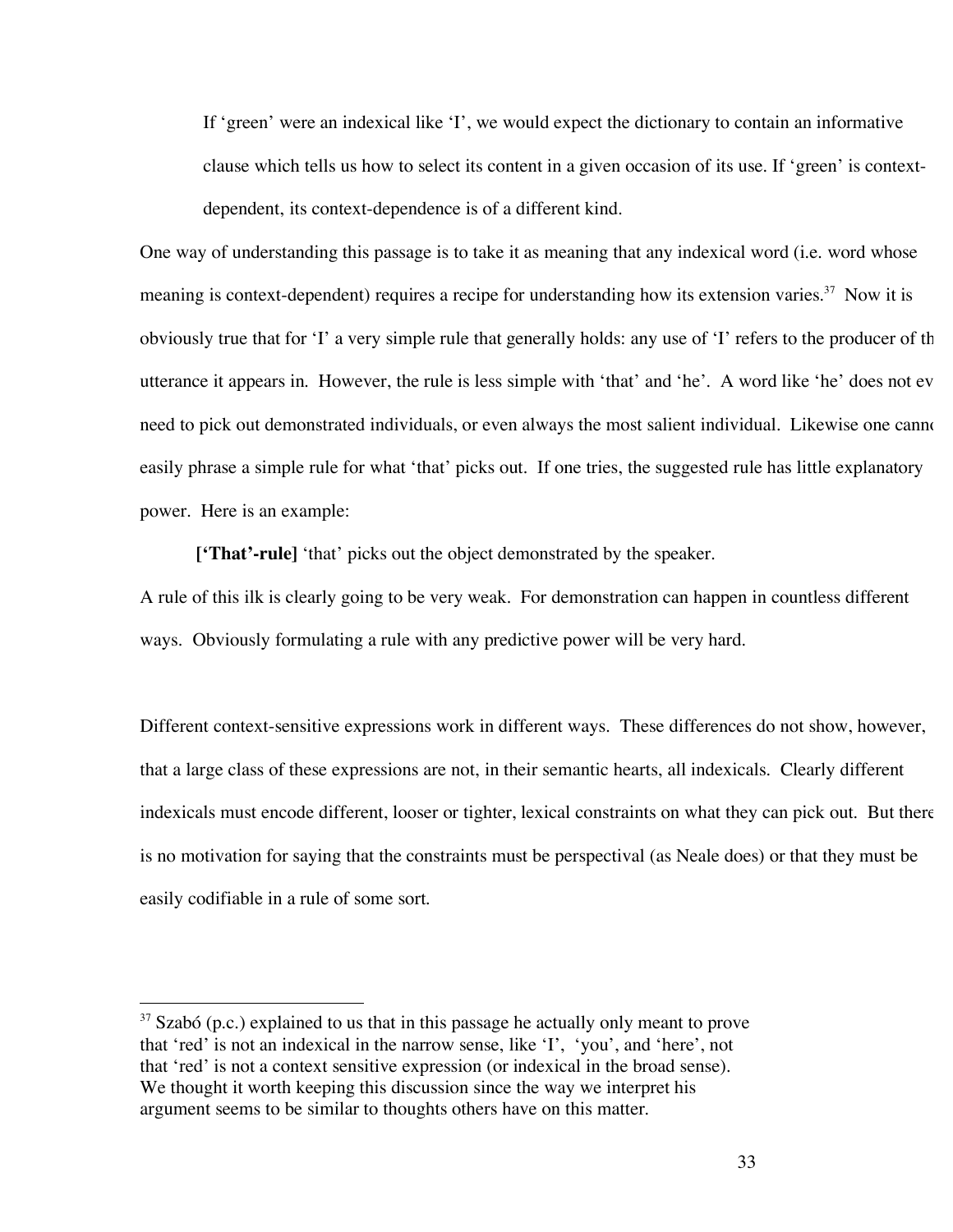Szabó and Neale at least try to identify features that some indexicals share and argue that lexical items not containing those features are not indexicals. A more common attitude is simply to produce a short list of recognized indexical terms, 'that', 'I', 'you'…, and say that anything not on that list is not an indexical. The argument, if there is one, tends to be that since speakers only intuitively recognize the small list of indexicals to be context-sensitive then we should only treat that list as indexicals. Our reply is that speakers' meta-linguistic intuitions (even as reflected by their uses of indirect discourse, as discussed in Cappelen and LePore, 2005) are simply not an adequate guide to what the shape of natural language semantics really is.

The case for this point is not hard to make. There are many abstract syntactic/semantic properties that clearly are relevant to syntactic/semantic processing that ordinary speakers have no conscious grasp of. An obvious example is downward-entailingness (Fauconnier, 1975, Ladusaw, 1979). Downward-entailingne was 'discovered' through semantic research to be relevant for the licensing of *negative polarity items*, expressions like 'any' and 'ever'. But even though it took researchers some time to identify the property, is clear that implicitly we must be sensitive to it, as native speakers are easily able to judge whether a use negative polarity item is felicitous or not. Anyone working in syntax and semantics must recognize that for theories of semantics do not constrain real theories. The fact that 'red' does not appear in the canonical lis of indexicals is no reason not to treat it as one.

## **6 A Taxonomy of Context Sensitivity**

We'll close with a tentative consideration of the taxonomy of context-sensitive expressions. There are, at least, two types of context-sensitive expressions: those like pronouns and tense which can be bound by oth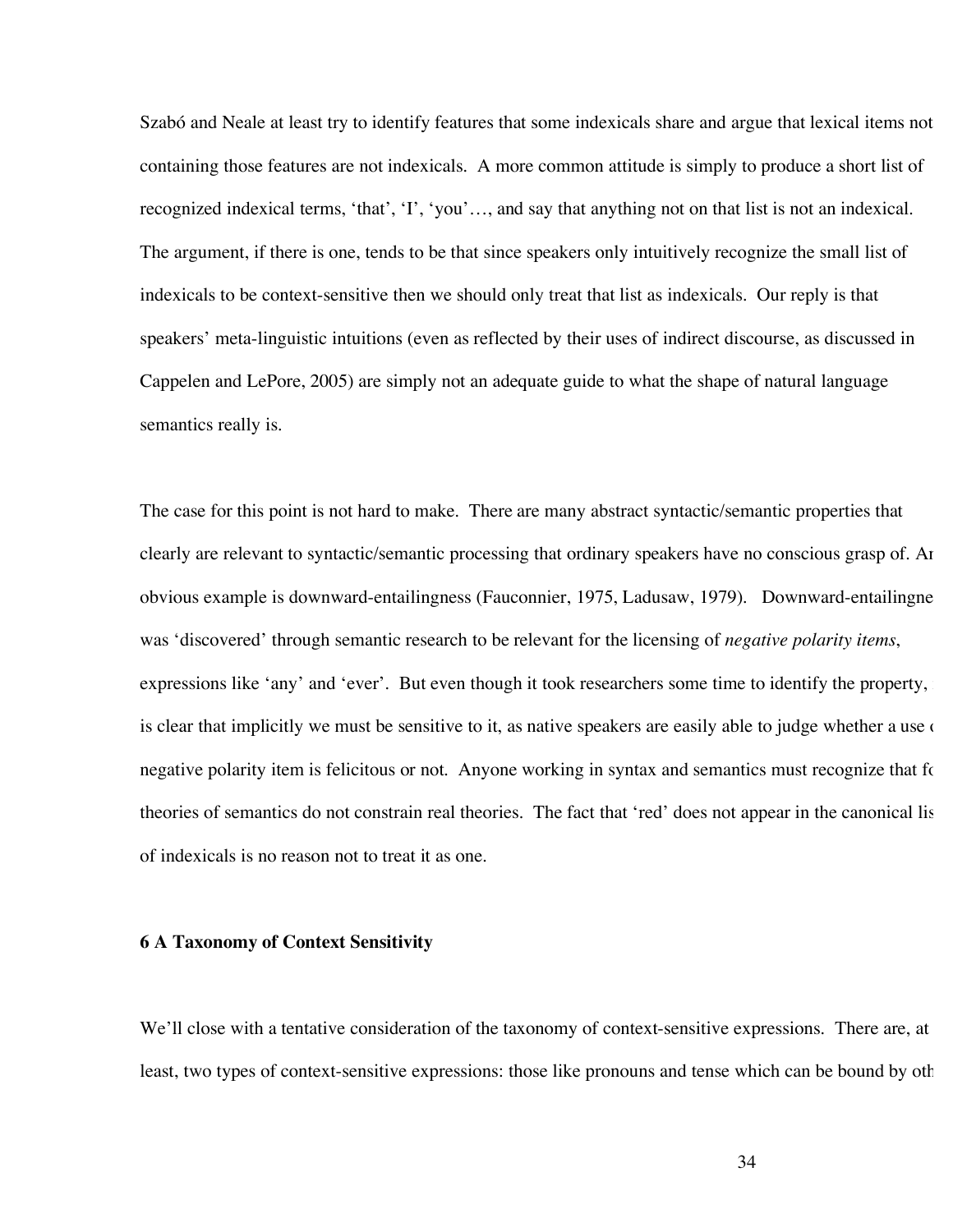operators and those such as 'I' and 'now' and 'red' (on the current proposal) which always have their extension determined by the context of the speech act. This simple, dichotomous picture is essentially the one that Stanley (2002) gives.

My own view of the truth-conditional role of context is very conservative. First, there are expressions which are obviously indexicals in the narrow sense of the term, words such as  $\mathbf{I}'$ , then 'you', 'now', and their brethren. Secondly, there are expressions which are obviously demonstratives, such as 'this' and 'that'. Third, there are expressions that are obviously pronouns, such as 'he' and 'she'. Overt expressions that are in none of these classes are not context-dependent. If the truth-conditions of constructions containing them are affected by extra-linguistic context, this context dependence must be traced to the presence of an obvious indexical, demonstrative, or pronominal expression at logical form, or to a structural position in logical form that is occupied by a covert variable. (400)

Stanley here actually gives four different categories of context-dependent items: indexicals, demonstrative pronouns and covert variables. However, the difference between demonstratives and indexicals does not seem particularly important for our taxonomic purposes (and Stanley makes nothing of it in the paper). No does the distinction between pronouns and covert variables: Stanley treats covert variables as unpronounce pronouns, they can either have free uses determined by context or they can be bound by higher-up operators. The interesting hypothesis then, is that variables in context-sensitive expressions are just silent pronouns. Assuming a unified treatment of indexicals and demonstratives, this would yield an elegant dichotomy. Since we treat 'red' as falling into the first category, of demonstratives and indexicals, this picture is attractive for us also. However, we will argue in this section that things are not actually so simple.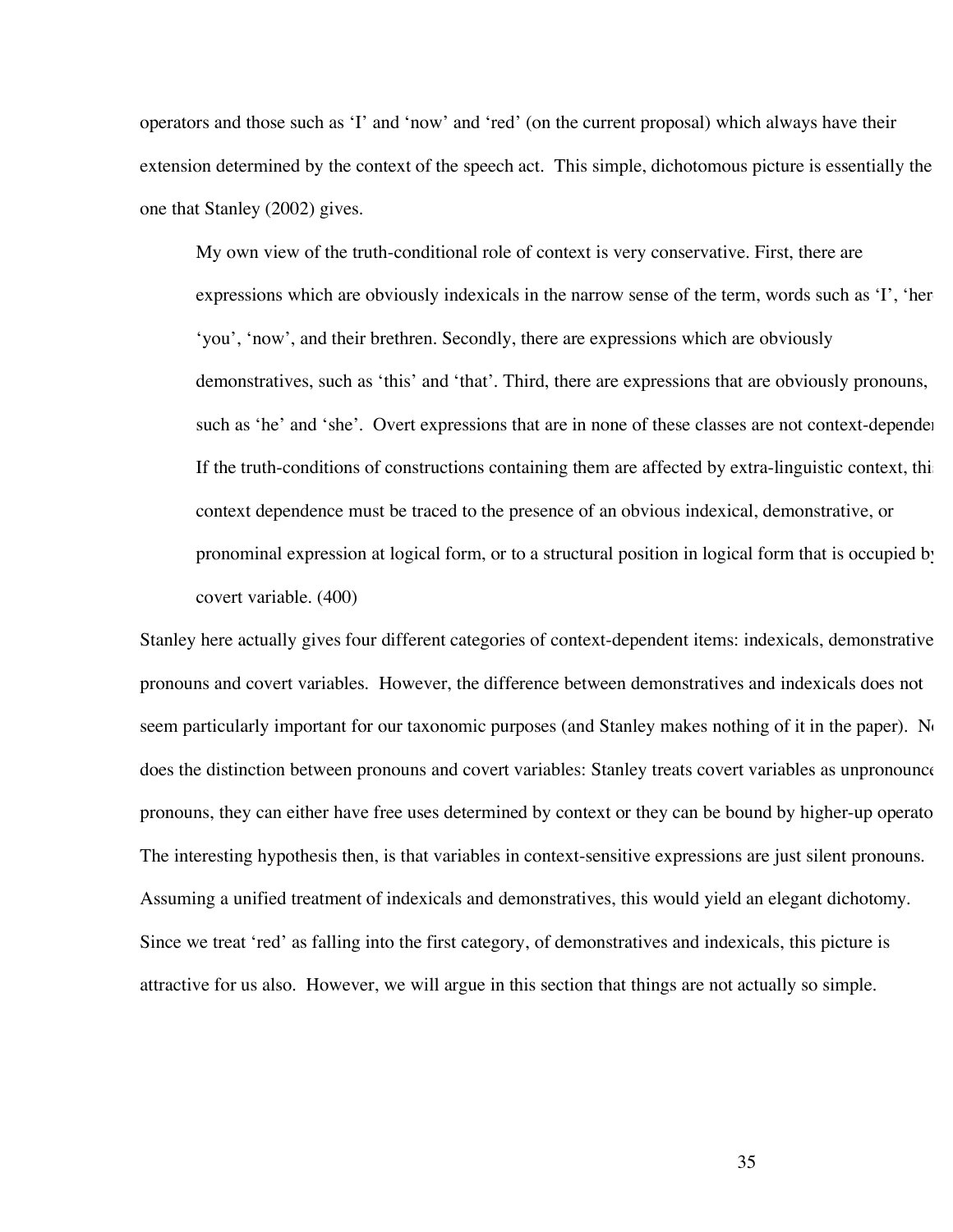The dichotomous picture is problematic in a number of ways. First, consider Stanley's characterization of standard indexicals:

The three central features of such words is, first, that they are primitive lexical items, second, that

they are not bindable by operators, and, third, that their interpretation shifts from context to context In fact, standard indexicals, unlike 'red', do exhibit certain bound readings. First, in some languages such Amharic, indexicals can be bound by the subject of a propositional attitude attribution. Schlenker (2003) attributes this to the fact that standard indexicals actually get their value determined by reference to a context variable which propositional attitudes operators quantify over. Moreover, Heim (in unpublished work reported in, e.g., Schlenker, 2003) gave some examples where indexicals seem to need to be treated like bound variables:

(27) Only I did my homework.

(28) I did my homework and John did too.

In both cases a bound variable analysis of the first person pronoun seems necessary to get one of the readings.

So, perhaps 'real' indexicals such as 'I' do not have a simple indexical semantics as Stanley suggests. If this is the case we would still, absent further evidence, suggest a plain indexical analysis of 'red', making least two categories of indexicals, words like 'red' that exhibit mere unbindable context-sensitivity, and words like 'I' that have a more complex semantics (to be discovered by further, cross-linguistic research). So we suggest that a) Stanley might mischaracterize indexicals, and b) words like 'red' should be considered as part of the semantic class of unbindable indexicals/demonstratives.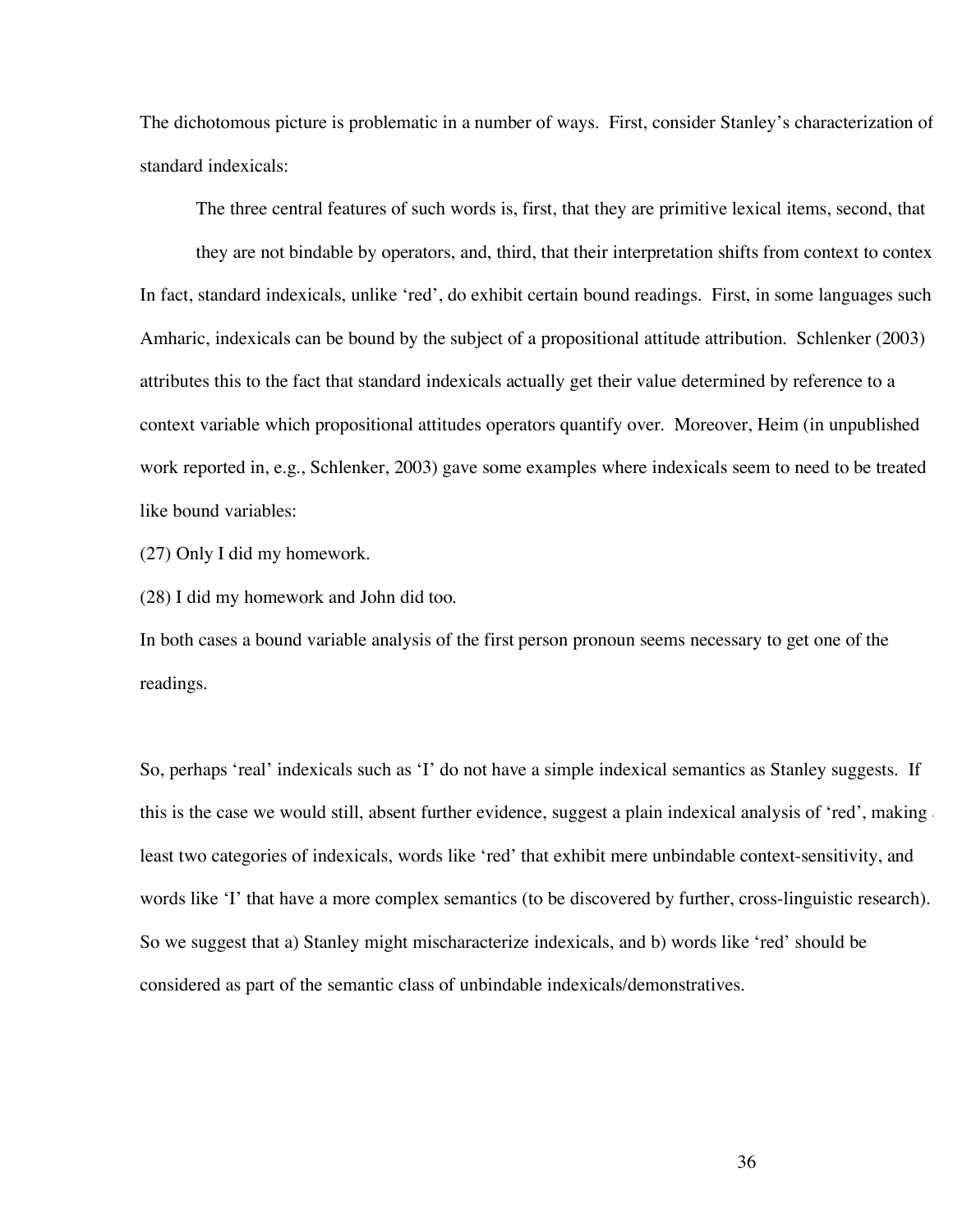What about the other half of Stanley's taxonomy, pronouns and variables? We have already reduced the work that the class of variables needs to do, since we do not think it needs to cover all context-sensitive expressions that are not canonical indexicals/demonstratives. But what about words like 'enemy' and 'local' that do exhibit bindable context-sensitivity? The interesting proposal here, advocated also by Marti (2003), is that these forms of context-sensitivity are due to variables that essentially act like unpronounced pronouns.

Stanley offers some support for such a claim by arguing that, like pronouns, variables are subject to syntactic constraints such as weak cross-over. We tested this hypothesis by checking some examples on ourselves and others in small email survey. Our survey indicated that in fact the context-sensitivity of expressions such as 'local' and 'enemy' did not exhibit the same weak-crossover constraints as regular pronouns do.<sup>38</sup> First of all, we found Stanley's own data unconvincing:<sup>39</sup>

 $(29)$  Her<sub>i</sub> local bar sponsored every reporter<sub>i</sub>.

(30) A local bar sponsored every reporter (where the bar is local to each reporter)

Stanley labels both (29) and (30) as ungrammatical. However, almost everyone we surveyed found (29) to be awful, and (30), if flawed at all, merely inelegant or slightly awkward. It is easy to find other examples where (non-pronominal) contextually-sensitive expressions don't show weak cross-over effects. For example, weak cross-over effects are extremely weak if present at all in implicitly bound uses of 'enemy': (31) A political enemy sabotaged each congressman's campaign (understood as an enemy of the congressman)

(32) His political enemy sabotaged each congressman's campaign.

 $38$  For a similar verdict with different examples see Carlson and Storto (forthcoming).

<sup>&</sup>lt;sup>39</sup> These examples are from Stanley (2002), p. 423.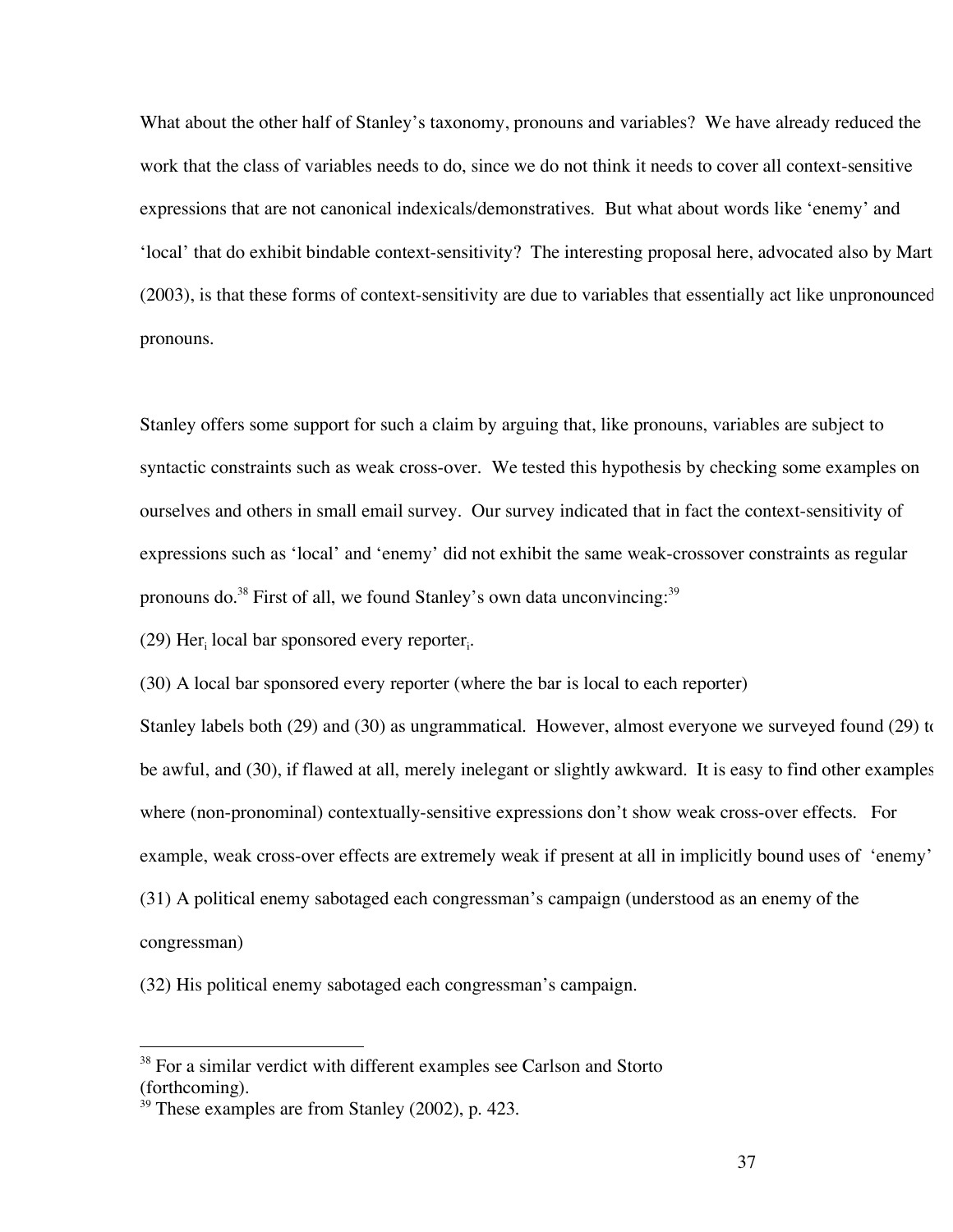While (32) is clearly awful, (31) sounds quite good. This leads us to believe that positing covert pronouns to associate with bindable context-sensitive expressions is not syntactically well-motivated. Without furth study it is not even clear that the non-indexical context dependent expressions such as 'enemy' and 'local' form a unified class.

This does not leave us with a very simple picture of context-sensitivity. Here is a start of a taxonomy, though: First, there are the classical indexicals, which seem to exhibit some limiting binding phenomenon (even in English), second, there are the truly unbindable indexicals (such as 'here' and the simple demonstrative 'that') to which category we add words like 'red', third, there are the normal pronouns, and fourth there are other expressions, such as 'enemy' and 'local', that seem neither to be straightforward indexicals (owing to their binding behavior) nor expressions with silent pronouns. It would be desirable to give principled explanations of the differences (and/or deeper connections) between these categories, but that is beyond the scope of this paper.<sup>40</sup>

# **References**

Borg, Emma (2004). *Minimal Semantics*. Clarendon Press.

Burge, Tyler (1974). Demonstrative constructions, reference, and truth. *Journal of Philosophy*, 71:205–223. Cappelen, Herman and LePore, Ernest (2005). *Insensitive Semantics*. Blackwell.

<sup>&</sup>lt;sup>40</sup> We are grateful to Chris Barker, Jon Barton, Eliza Block, Richard Breheny,Noam Chomsky, Mike Gabbay, Jen Hornsby, Keith Hossack, Ruth Kempson, Chris Kennedy, Shalom Lappin, Guy Longworth, David Papineau, Richard Samuels, Brett Sherman, Jason Stanley, Zoltán Szabó, Mark Textor, Charles Travis and two anonymous reviewers for many helpful comments on previous drafts. We would also like to acknowledge audiences at the CSMN/Arché Adjectives Workshop and the UCL Pragmatics Reading Group for their useful questions and comments.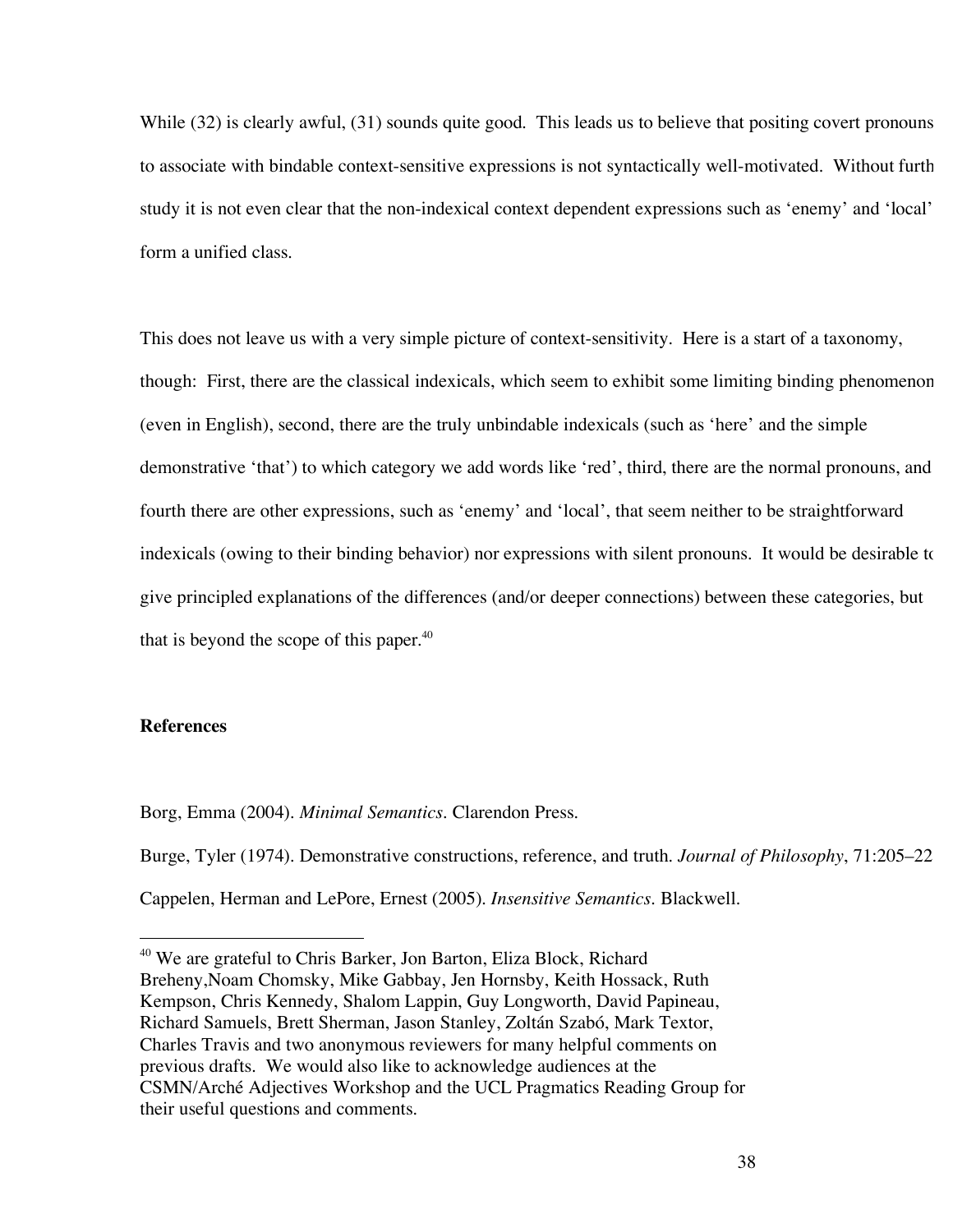Carlson, Greg and Storto, Gianluca (forthcoming). Sherlock Holmes was in no danger.

In Betty Birner and Gregory Ward (eds.), *Drawing the Boundaries of Meaning: Neo-Gricean Studies in* 

*Pragmatics and Semantics in Honor of Laurence R. Horn*. John Benjamins.

Carston, Robyn (2002). *Thoughts and Utterances: The Pragmatics of Explicit Communication*. OUP. Chomsky, Noam (1977). *Essays on Form and Interpretation*. Elsevier.

- (2003). Reply to Ludlow. In L. Antony and N. Hornstein (eds.), *Chomsky and his Critics*. Blackwell.
- DeRose, Keith (forthcoming). Gradable adjectives: A defence of pluralism. *Australasian Journal of Philosophy*.
- Evans, Gareth (1977). Pronouns quantifiers and relative clauses (i). *Canadian Journal Of Philosophy*, 7(3):467–536.
- Fara, Delia Graff (2000) Shifting Sands: An Interest-Relative Theory of Vagueness, *Philosophical Topics* 28: 45-81.
- Fauconnier, Giles (1975). Polarity and the scale principle. *Chicago Linguistics Society*, 11:188–199.

Harman, Gilbert (1972). Logical form. *Foundations of Language*, 9:38–65.

Hawthorne, John (forthcoming). Context dependency and comparative adjectives. *Analysis*.

- Heim, Irene (1982). *The Semantics of Definite and Indefinite Noun Phrases*. Ph.D. thesis, University of Massachusetts, Amherst.
- (1990). E-type pronouns and donkey anaphora. *Linguistics and Philosophy*, 13:137–177.

Heim, Irene and Kratzer, Angelika (1998). *Semantics in Generative Grammar*. Blackwell.

Higginbotham, Jim (1985). On semantics. *Linguistic Inquiry*, 16:547–593.

Horn, Larry (1989). *A Natural History of Negation*. CSLI.

Kamp, Hans (1981). A theory of truth and semantic representation. In J. Groenendijk et al. (ed.), *Formal Methods in the Study of Language*, pages 277–322. Mathematish Centrum.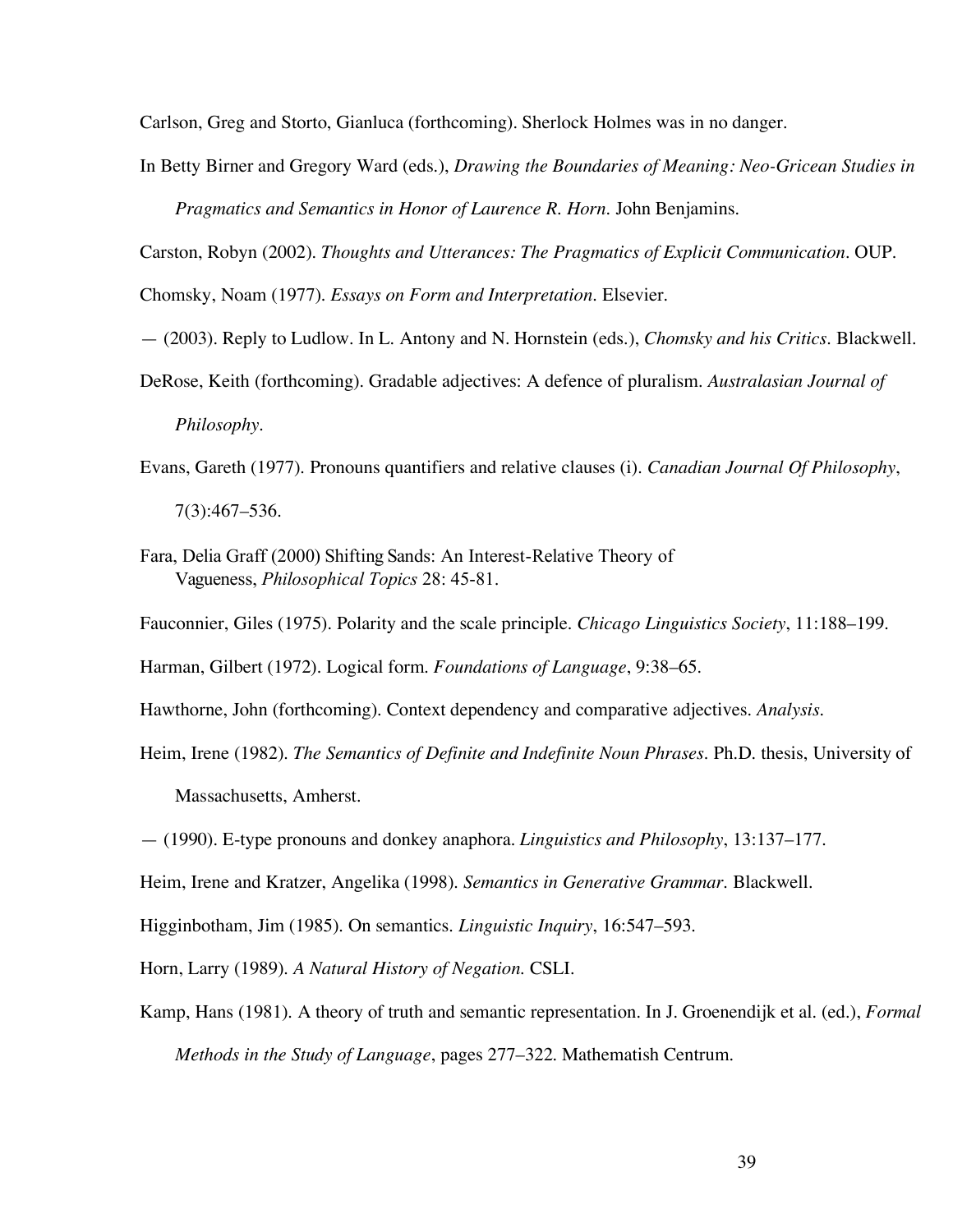- Kaplan, David (1977/1989). Demonstratives. In J. Almog, J. Perry, and H. Wettstein (eds.), *Themes from Kaplan*. Oxford University Press.
- Klein, Ewan (1980). A semantics for positive and comparative adjectives. *Linguistics and Philosophy*,  $4(1):1-45.$
- Ladusaw, William (1979). *Polarity Sensitivity as Inherent Scope Relations*. Ph.D. thesis, University of Texas Austin.
- Lahav, Ran (1989). Against compositionality: the case of adjectives. *Philosophical Studies*, 55:111–129.

Larson, Richard and Segal, Gabriel (1995). *Knowledge of Meaning*. MIT Press, Cambridge, MA.

Ludlow, Peter (1989). Implicit comparison classes. *Linguistics and Philosophy*, 12:519-533.

Lycan, William (1984). *Logical Form in Natural Language*. MIT Press.

Marti, Luisa (2003). *Contextual Variables*. Ph.D. thesis, University of Connecticut.

Neale, Stephen (1990). *Descriptions*. MIT Press, Cambridge, MA.

- (2004). This, that, and the other. In Marga Reimer and Anne Bezuidenhout (eds.), *Descriptions and Beyond*: *An Interdisciplinary Collection of Essays on Definite and Indefinite Descriptions*. Oxford University Press.
- (forthcoming). On location. In M O'Rourke and C. Washington (eds.), *Situating Semantics: Essays In Honor of John Perry*. MIT Press.
- Partee, Barbara (1989). Binding implicit variables in quantifier contexts. In C. Wiltshire, B. Music, and R Graczyk (eds.), *Papers from CSL 25*. Chicago Linguistics Society.

Pinker, Steven (2007) *The Stuff of Thought*. Allen Lane: an imprint of Penguin Books.

Recanati, Francois (2003). *Literal Meaning*. Cambridge University Press.

Reimer, Marga (2002). Do adjectives conform to compositionality. *Philosophical Perspectives*, 16:183–198.